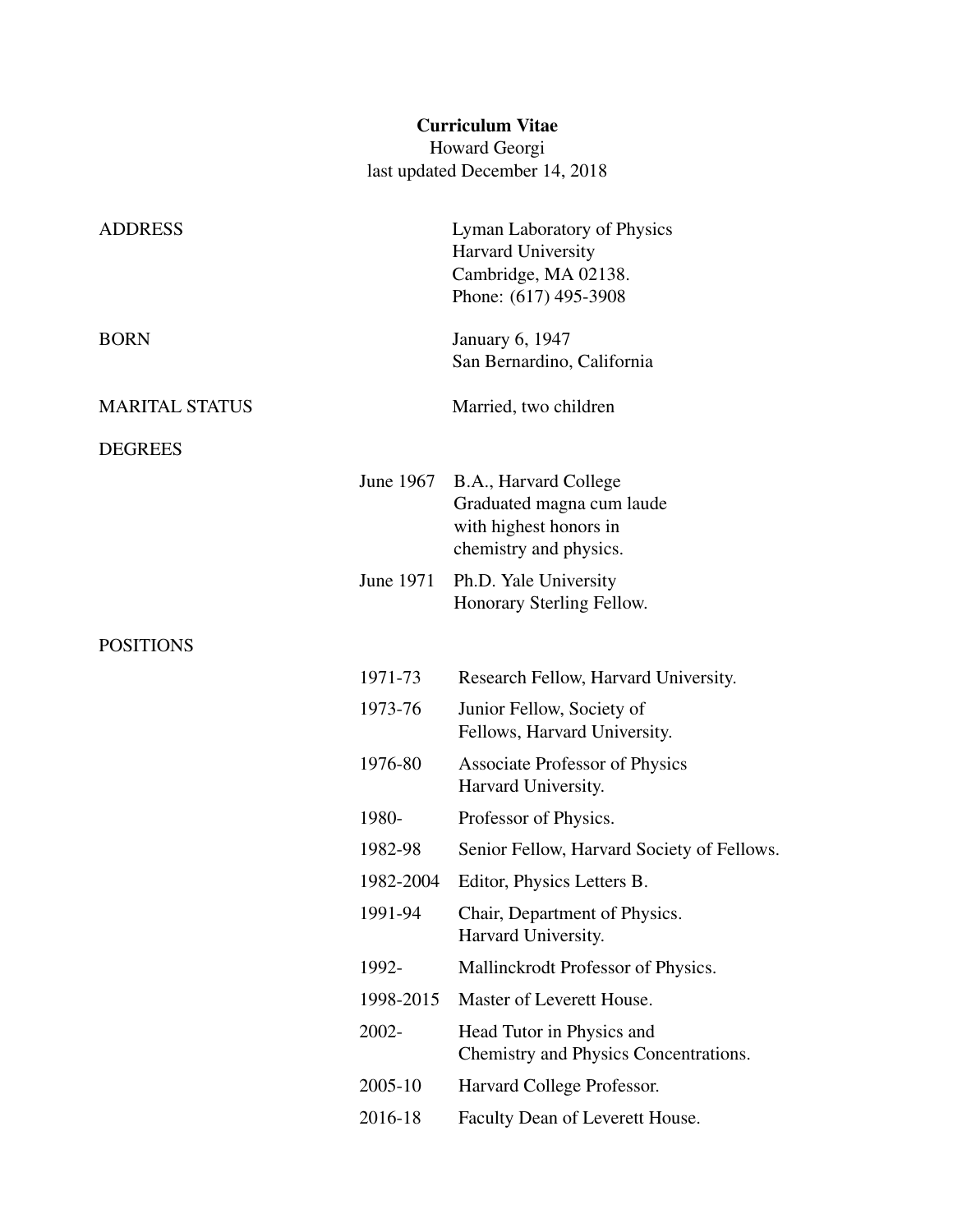## COMMITTEES AND BOARDS

| 1983-86 | <b>BNL High Energy Advisory Committee.</b>                                                                   |
|---------|--------------------------------------------------------------------------------------------------------------|
| 1992-95 | LBL Physics Division Visiting Committee.                                                                     |
| 1993-94 | SSC Laboratory PAC.                                                                                          |
| 1994-98 | FNAL PAC — chair 97-98.                                                                                      |
| 1994-97 | Annual Reviews Editorial Board.                                                                              |
| 1994-97 | American Physical Society Committee on<br>the Status of Women in Physics.                                    |
| 1995-98 | <b>Executive Committee, American</b><br>Physical Society Forum on Education.                                 |
| 1996-99 | Vice Chair, Chair Elect and Chair —<br>Division of Particles and Fields<br>of the American Physical Society. |
| 1996-99 | Co-chair — Committee on Women in Science<br>and Engineering, National Research Council.                      |
| 2002-06 | External Advisor to the Hunter College<br>Gender Equity Project.                                             |
| 2006-   | Boston University Women in Science<br>and Engineering, Advisory Board.                                       |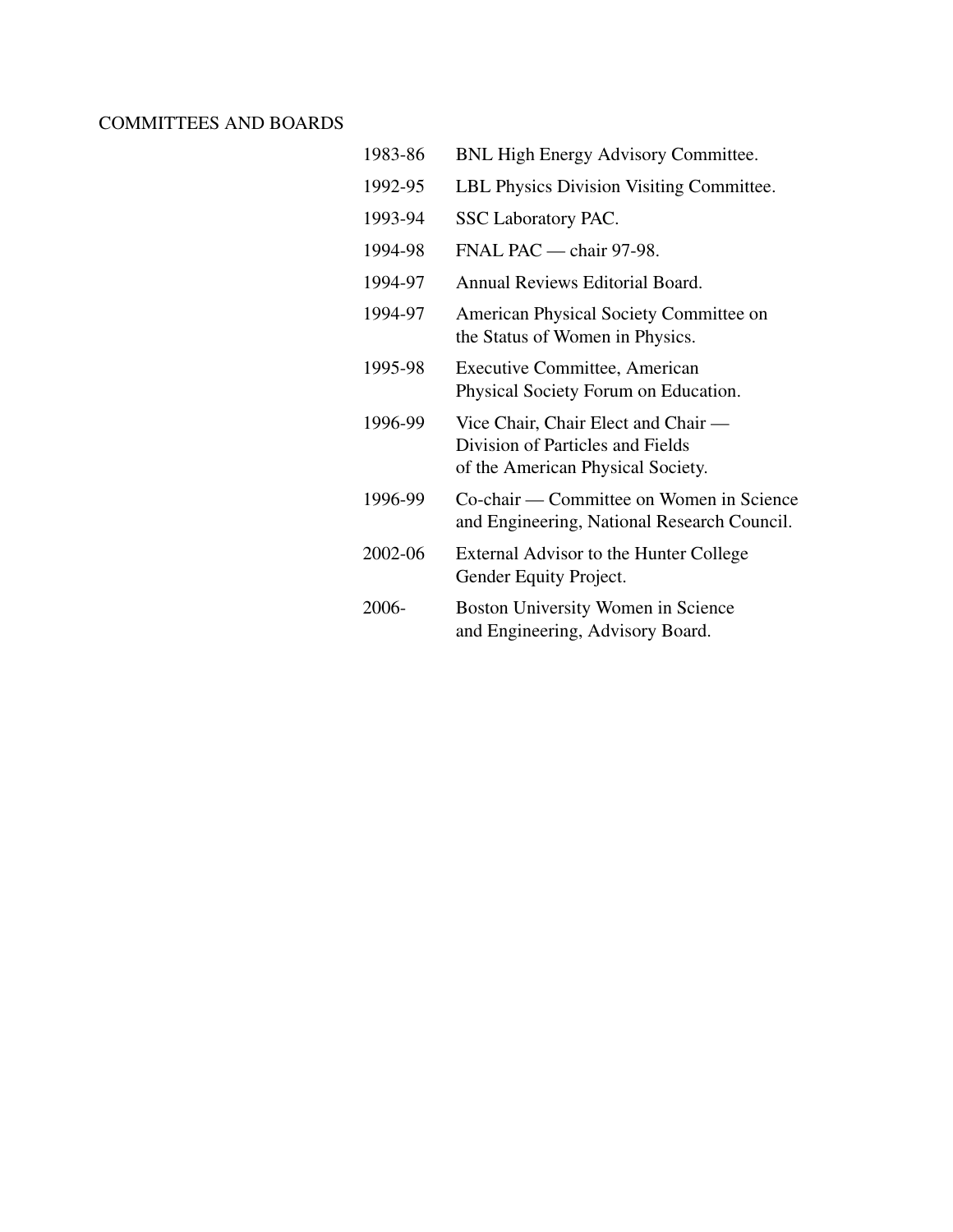## FELLOWSHIPS AND HONORS

| 1971-73 | <b>NSF Postdoctoral Fellow.</b>                                                                                                                                                                                                                                                                                              |
|---------|------------------------------------------------------------------------------------------------------------------------------------------------------------------------------------------------------------------------------------------------------------------------------------------------------------------------------|
| 1976-80 | Alfred P. Sloan Foundation Fellow.                                                                                                                                                                                                                                                                                           |
| 1982-   | Fellow, American Academy of<br>Arts and Sciences.                                                                                                                                                                                                                                                                            |
| 1994-   | Fellow, American Physical Society<br>Division of Particles and Fields<br>for innovative work in particle physics<br>including the standard model, QCD, $SU(2)\times U(1)$<br>symmetry breaking, and GUTs.                                                                                                                    |
| 1995    | Sakurai Prize, American Physical Society.<br>For his pioneering contributions to the<br>unification of strong and electroweak interactions,<br>and for his application of quantum chromodynamics<br>to the properties and interactions of hadrons.                                                                           |
| 1995-   | National Academy of Sciences.                                                                                                                                                                                                                                                                                                |
| 1999    | Levenson Memorial Teaching Award.                                                                                                                                                                                                                                                                                            |
| 2000    | Dirac Medal from the Abdus Salam International<br>Centre for Theoretical Physics.<br>for pioneering contributions to the quest for<br>a unified theory of quarks and leptons and of<br>the strong, weak, and electromagnetic interactions.                                                                                   |
| 2002    | Phi Beta Kappa Teaching award from $\alpha$ - <i>i</i><br>of Massachusetts.                                                                                                                                                                                                                                                  |
| 2004    | Levenson Memorial Teaching Award (first<br>repeat winner).                                                                                                                                                                                                                                                                   |
| 2006    | Pomeranchuk Prize from the<br>Institute for Theoretical and<br>Experimental Physics — Moscow<br>for the unification of Interactions and the<br>understanding of the Standard Theory.                                                                                                                                         |
| 2009    | Fellow, Association for Women in Science<br>for his pioneering and sustained advocacy<br>of women in physics.                                                                                                                                                                                                                |
| 2016    | Division of Particles & Fields Mentoring Award<br>For his unique dedication to mentoring and<br>supporting a large and diverse community<br>of students and post doctoral fellows, whose<br>creative theoretical endeavors have had an<br>enormous impact on particle physics as well<br>as the larger scientific community. |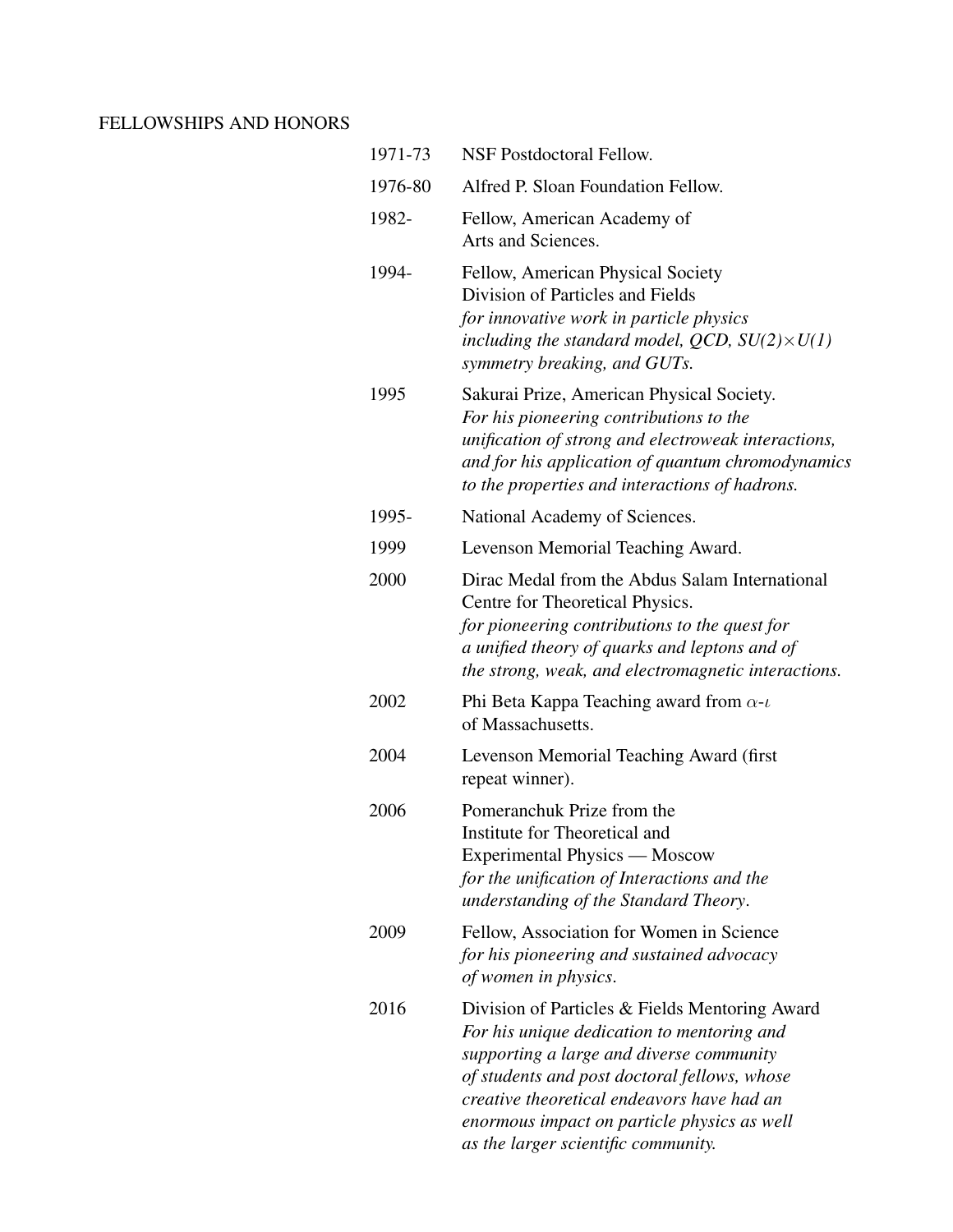#### BOOKS

| 1981 | Lie Algebras in Particle Physics<br>(Benjamin/Cummings, Reading, MA).                                                 |
|------|-----------------------------------------------------------------------------------------------------------------------|
| 1999 | Revised Edition.                                                                                                      |
| 1984 | Weak Interactions and Modern Particle Theory<br>(Benjamin/Cummings, Menlo Park, CA),<br>Now available on my web page. |
| 1992 | The Physics of Waves<br>(Prentice-Hall, Inc., Englewood Cliffs, NJ)<br>Now available on my web page.                  |

### Student Theses

- 1. Quantum Bound States in a Color-Confined Theory by William N. Celmaster, June 1977.
- 2. Calculations in Quark Models by Edward Henry Farhi, April 1979.
- 3. Predictions and Limitations of Perturbative QCD by Samuel Davis, May 1979
- 4. Topics in the Theory of Leptoproduction by Jonathan Lewis Sheiman, May 1979.
- 5. Monopoles and Dions in Grand Unified Models by Theodore Nikos Tomaras, May 1980.
- 6. Mass Mixing and CP Violation in the  $B_0 \bar{B}_0$  System by Jon Hagelin, April 1981.
- 7. Generalized Gauge Hierarchies by Sara Lynn Dawson, May 1981.
- 8. Decoupling and Grand Unification by Lawrence John Hall, May 1981.
- 9. Low Energy Supersymmetry by Robert Mark Claudson, May 1982.
- 10. Phenomenological Lagrangian and the Light Mesons by Andrew Charles Redfield, May 1982.
- 11. Large Weak Isospin and the W Mass by Peter Louis Galison, May 1983.
- 12. Chiral Quarks and the Non-Relativistic Quark Model by Aneesh Vasant Manohar, May 1983.
- 13. Functional Techniques in Superspace by Ian Norman McArthur, May 1984.
- 14. Spontaneously Broken CP and the Renormalization of  $\theta$ , by Ann Nelson, May 1984.
- 15. Supersymmetries of the World by Benjamin Grinstein Aks, May 1984.
- 16. Topics in Elementary Particle Physics by Michael John Dugan, May 1985.
- 17. Family Structure of Quarks and Leptons by Michael Sup Shin, May 1985.
- 18. The Composite Higgs Mechanism by David Benjamin Kaplan, May 1985.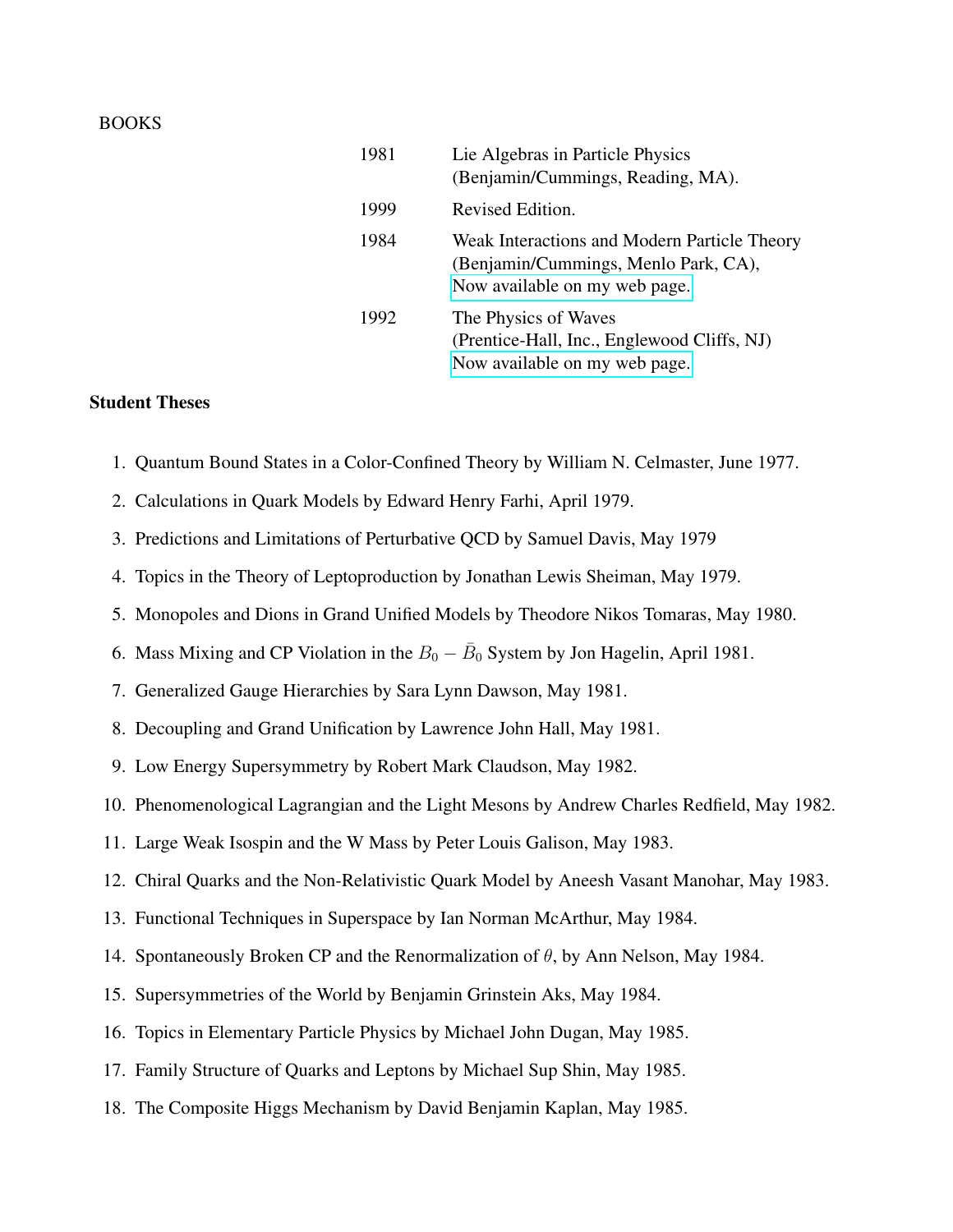- 19. Effective Field Theories for Low Energy Physics by Andrew Glen Cohen, May 1986.
- 20. Topics in Lattice Gauge Theory by Gregory Kilcup, May 1986.
- 21. Light Composite Fermions by David Ariel Kosower, May 1986.
- 22. Consequences of Supersymmetry by Donald Arthur Spector, October 1986.
- 23. Applications of Effective Lagrangian by Jonathan Maitland Flynn, May 1987.
- 24. Composite Technicolor Standard Models by R. Sekhar Chivukula, May 1987.
- 25. Enhancing The Standard Model by Lisa J. Randall, May 1987.
- 26. Electroweak and Flavor Symmetry Breaking by Elizabeth Helen Simmons, May 1990.
- 27. Real and Imaginary Strong Interactions by Junegone Chay, May 1990.
- 28. The Heavy Quark Effective Field Theory by Adam Frederick Falk, May 1991.
- 29. Symmetries and Strong Interactions by Michael Eric Luke, May 1991.
- 30. Effective Quantum Field Theories by Peter Leslie Cho, May 1992.
- 31. Symmetries, Anomalies and Effective Field Theory by Vineer Bhansali, September 1992.
- 32. Effective Field Theory Calculation of the W and  $Z$  Masses by Anemarie DeYoung, April 1993.
- 33. Effective Field Theory and the Signatures of New Physics by Christopher Carone, June 1994.
- 34. Effective Field Theories with Instantons by Samuel Osofsky, June 1994.
- 35. Matching Calculation and Massless Composite Particles by Chia-Hung Vincent Chang, June 1995.
- 36. Topics in Effective Field Theories by Lev Kaplan, June 1996
- 37. Topics in High Energy Phenomenology by David Joseph Morin, June 1996.
- 38. Methods in QCD and Non-Perturbative Physics by Dean Junyuel Lee, June 1998.
- 39. Reparametrization Invariance in Heavy Quark Effective Field Theory by Matt McIrvin, June 1998.
- 40. An S3 Symmetry of Non-Relativistic Quark Models and a Top Quark Seesaw model by Hael Switzer Collins, June 1999.
- 41. Chiral orbifold construction of field theories with extra dimensions by Girma Hailu, June 2003.
- 42. Topics in Little Higgs physics by Spencer Chang, June 2004.
- 43. Physics of Conformal Field Theories by Yevgeny Kats, June 2010.
- 44. Light-Shell Theory Foundations by Greg Kestin, May 2014
- 45. An Effective Theory on the Light Shell by Aqil Sajjad, May 2015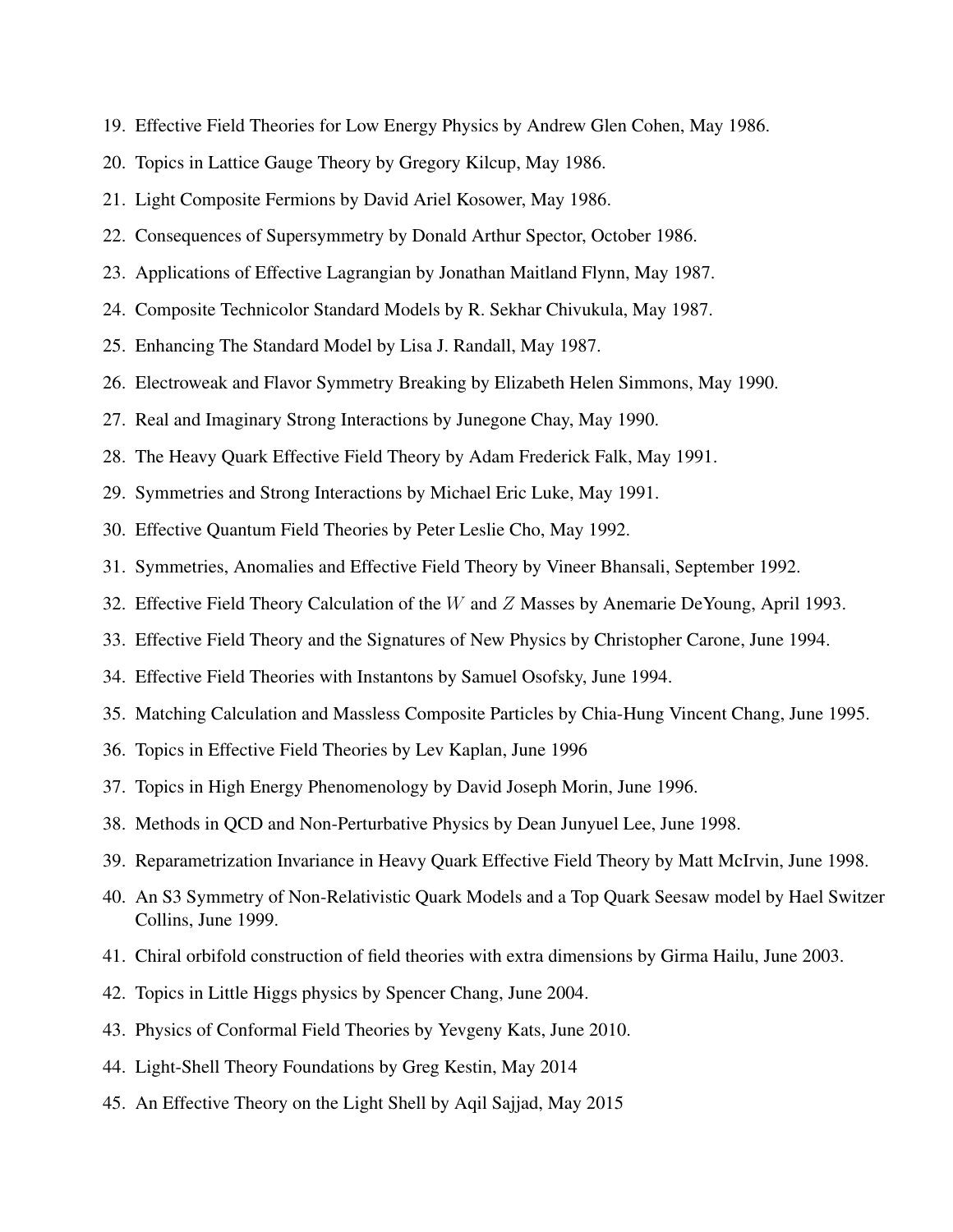### Some Research Accomplishments in Particle Theory:

- Constructed the  $SU(5)$  grand unified theory, with Glashow. Unity of all Elementary Particle Forces, (with S. L. Glashow), Phys. Rev. Lett. 32 438 (1974).
- Constructed the  $SO(10)$  grand unified theory. H. Georgi, in Particles and Fields 1974, Proc. of the meeting of the APS Division of Particles and Fields, Williamsburg, Virginia, ed. by CE Carlson (AIP, New York, 1975), p. 575.
- Developed the theory of coupling constant renormalization in GUTs, with Quinn and Weinberg. Hierarchy of Interactions in Unified Gauge Theories, (with H. Quinn and S. Weinberg), Phys. Rev. Lett. 33 451 (1974).
- Did one of the first calculations of QCD radiative corrections, with Appelquist.  $e^+e^-$  Annihilation in Gauge Theories of Strong Interactions, (with T. Appelquist), Phys. Rev. **D8** 4000 (1973).
- Developed the modern QCD-motivated quark model, understood the  $\Sigma$ - $\Lambda$  mass difference as the result of the quark mass dependence of color-magnetism, and correctly predicted the masses of the low-lying charmed particles, with De Rujula and Glashow. Hadron Masses in a Gauge Theory, (with A. De Rujula and S. Glashow), Phys. Rev. D12 147 (1975).
- Developed the theory and did one the first phenomenological analyses of scaling violation in deep inelastic lepton-hadron scattering, with Politzer, and De Rujula and Politzer. Electroproduction Scaling in an Asymptotically Free Theory of Strong Interactions, (with H. David Politzer), Phys. Rev. D9 416 (1974); Demythification of Electroproduction Local Duality and Precocious Scaling, Annals of Physics 103 315 (1977).
- Developed the idea of Gluon fusion for Higgs production, with Glashow, Machacek, and Nanopoulos. Higgs Bosons from Two Gluon Annihilation in Proton-Proton Collisions, (with S. L. Glashow, M. Machacek, and D. V. Nanopoulos), Phys. Rev. Lett. 40 692 (1978).
- Helped develop the modern theory of perturbative QCD, with Politzer and others. Clean Tests of QCD in  $\mu - P$  Scattering, (with H. D. Politzer), Phys. Rev. Lett. 40 3 (1978); Perturbation Theory and the Parton Model in QCD, (with R. K. Ellis, M. Machacek, H. D. Politzer, and G. G. Ross), Nucl. Phys. B152 285 (1979).
- Helped develop the modern view of effective field theories. Effective Field Theory, in **Annual** Review of Nuclear and Particle Science, ed. J. D. Jackson, vol. 43, 209 (1994)
- Constructed an  $SU(5)$  GUT with softly broken supersymmetry, with Dimopoulos. This work laid the foundation for the supersymmetric standard model and predicted  $\sin^2\theta$  in agreement with present day precise tests. Softly Broken Supersymmetry and SU(5), (with S. Dimopoulos), Nucl. Phys. B193, 150 (1981).
- Developed the chiral quark model, with Manohar. Chiral Quarks and the Nonrelativistic Quark Model, (with A. Manohar), Nucl. Phys. B234, 189 (1984).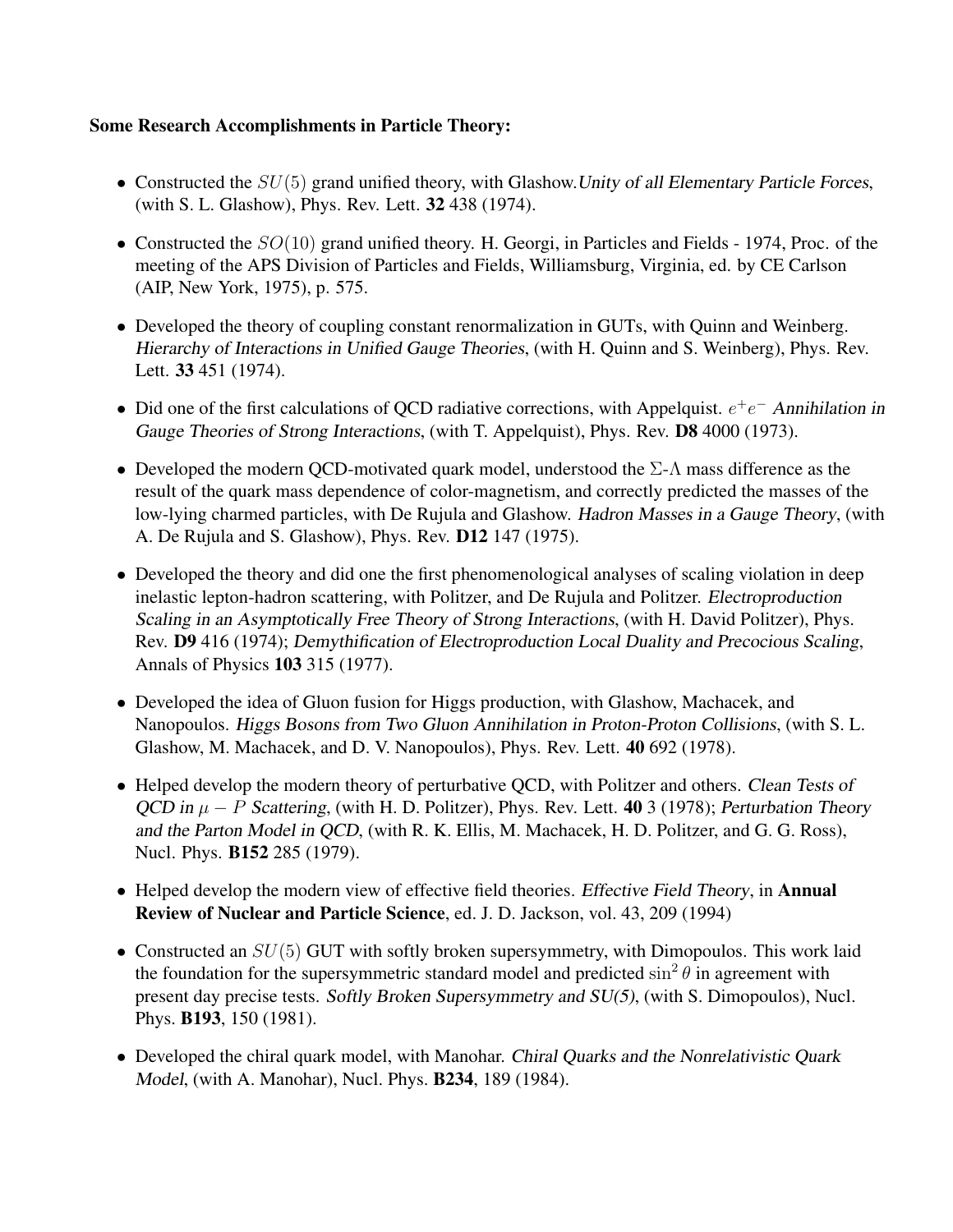- Developed the theory of composite Higgs bosons, with Kaplan and Dimopoulos.  $SU(2)\times U(1)$ Breaking by Vacuum Misalignment, (with D. Kaplan), Phys. Lett. 136B, 183 (1984); Composite Higgs Scalars, (with D. Kaplan and S. Dimopoulos), Phys. Lett. 136B, 187 (1984).
- Constructed simple composite models with massless fermions. A Tool Kit For Builders of Composite Models, Nuclear Physics B266, 274 (1986).
- Constructed technicolor models without flavor-changing neutral current problems, with Chivukula and Randall. A Composite Technicolor Standard Model of Quarks, (with R.S. Chivukula and L. Randall) Nucl. Phys. B292, 93 (1987).
- Developed the heavy quark effective field theory. An Effective Field Theory for Heavy Quarks at Low Energies, Phys. Lett. B240, 447 (1990).
- Found a class of 4-dimensional field theories in which extra dimensions arise dynamically, providing a new slant on the meaning of space. (De)constructing dimensions, (with N. Arkani-Hamed and A.G. Cohen) Phys. Rev. Lett. 86, 4757 (2001).
- Constructed the first "little higgs" model, in which the Higgs boson is a pseudo-Goldstone boson without fine tuning. Electroweak symmetry breaking from dimensional deconstruction, (with N. Arkani-Hamed and A.G. Cohen) Phys. Lett. B513, 232 (2001).
- Suggested a way of searching for scale invariant matter not describable in terms of particles in "Unparticle physics," Phys. Rev. Lett. 98 (2007) 221601, hep-ph/0703260; "Another Odd Thing About Unparticle Physics," Phys. Lett. B650 (2007) 275278, arXiv:0704.2457 [hep-ph]

# References

- [1] H. Georgi and J. M. Rawls, "Anomalies of the axial-vector current in two dimensions," *Phys. Rev.* D<sub>3</sub> (1971) 874–879.
- [2] H. Georgi, "Energy-momentum tensors and scale invariance in the thirring model," *Phys. Rev.* D2 (1970) 2908–2911.
- [3] H. Georgi and S. L. Glashow, "Gauge theories without anomalies," *Phys. Rev.* D6 (1972) 429.
- [4] H. Georgi and S. L. Glashow, "Unified weak and electromagnetic interactions without neutral currents," *Phys. Rev. Lett.* 28 (1972) 1494.
- [5] H. Georgi and S. L. Glashow, "Attempts to calculate the electron mass," *Phys. Rev.* D7 (1973) 2457–2463.
- [6] H. Georgi and S. L. Glashow, "Spontaneously broken gauge symmetry and elementary particle masses," *Phys. Rev.* D6 (1972) 2977–2982.
- [7] H. Georgi, "Anomalies of the axial-vector currents in a thirring model with internal symmetry," *Phys. Rev.* D4 (1971) 2254–2259.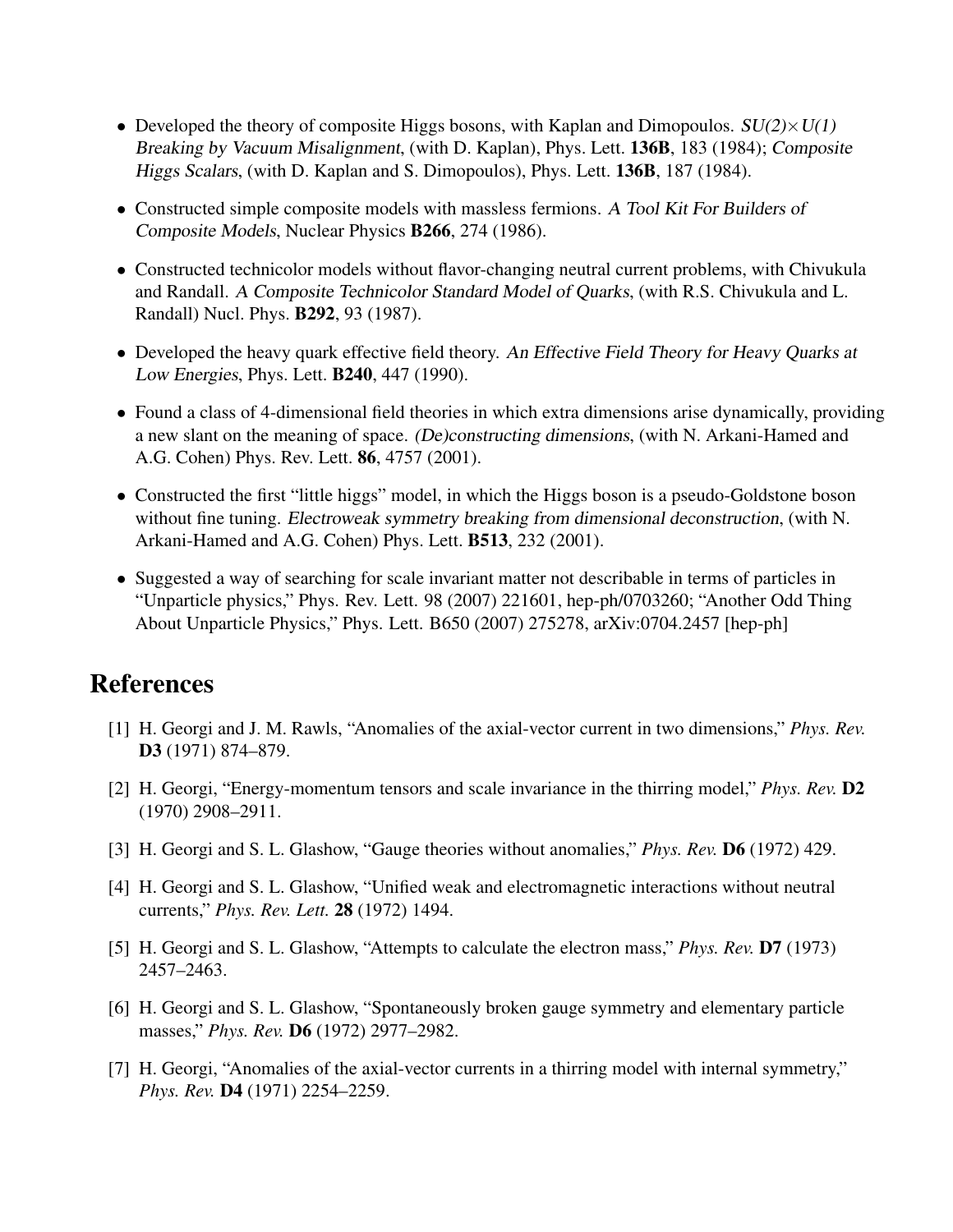- [8] H. Georgi and T. Goldman, "Baryon mass differences in a gauge model of strong and electromagnetic interactions," *Phys. Rev. Lett.* 30 (1973) 514–517.
- [9] H. Georgi, "Gauge model of vector-meson masses," *Phys. Rev.* D7 (1973) 1258–1280.
- [10] H. Georgi and S. L. Glashow, "Gauge theory of weak and electromagnetic interactions with han-nambu quarks," *Phys. Rev.* D7 (1973) 561–563.
- [11] T. Appelquist and H. Georgi, "e <sup>+</sup> e <sup>−</sup> annihilation in gauge theories of strong interactions," *Phys. Rev.* D8 (1973) 4000–4002.
- [12] H. Georgi and S. L. Glashow, "Pseudo-cabibbo structure in a gauge theory of weak interactions and electromagnetism," *Phys. Lett.* B44 (1973) 191–194.
- [13] H. Georgi and A. Pais, "Cp violation as a quantum effect," *Phys. Rev.* D10 (1974) 1246.
- [14] H. Georgi, "The state of the art gauge theories. (talk)," *AIP Conf. Proc.* 23 (1975) 575–582.
- [15] A. De Rujula, H. Georgi, S. L. Glashow, and H. R. Quinn, "Fact and fancy in neutrino physics," *Rev. Mod. Phys.* 46 (1974) 391–407.
- [16] A. De Rujula, H. Georgi, and H. D. Politzer, "The breakdown of scaling in neutrino and electron scattering," *Phys. Rev.* D10 (1974) 2141.
- [17] H. Georgi and H. D. Politzer, "Electroproduction scaling in an asymptotically free theory of strong interactions," *Phys. Rev.* D9 (1974) 416–420.
- [18] H. Georgi and S. L. Glashow, "Unity of all elementary particle forces," *Phys. Rev. Lett.* 32 (1974) 438–441.
- [19] H. Georgi, H. R. Quinn, and S. Weinberg, "Hierarchy of interactions in unified gauge theories," *Phys. Rev. Lett.* 33 (1974) 451–454.
- [20] H. Georgi and A. Pais, "Calculability and naturalness in gauge theories," *Phys. Rev.* D10 (1974) 539.
- [21] A. De Rujula, H. Georgi, and S. L. Glashow, "Hadron masses in a gauge theory," *Phys. Rev.* D12 (1975) 147–162.
- [22] A. De Rujula, H. Georgi, and S. L. Glashow, "Are heavy leptons found?," *Phys. Rev. Lett.* 35 (1975) 628.
- [23] A. De Rujula, H. Georgi, and S. L. Glashow, "Changing the charmed current," *Phys. Rev. Lett.* 35 (1975) 69.
- [24] H. Georgi, "Unified gauge theories. (talk),". In \*Coral Gables 1975, Proceedings, Theories and Experiments In High Energy Physics\*, New York 1975, 329-339.
- [25] H. Georgi and A. Pais, "Vacuum symmetry and the pseudogoldstone phenomenon," *Phys. Rev.* D12 (1975) 508.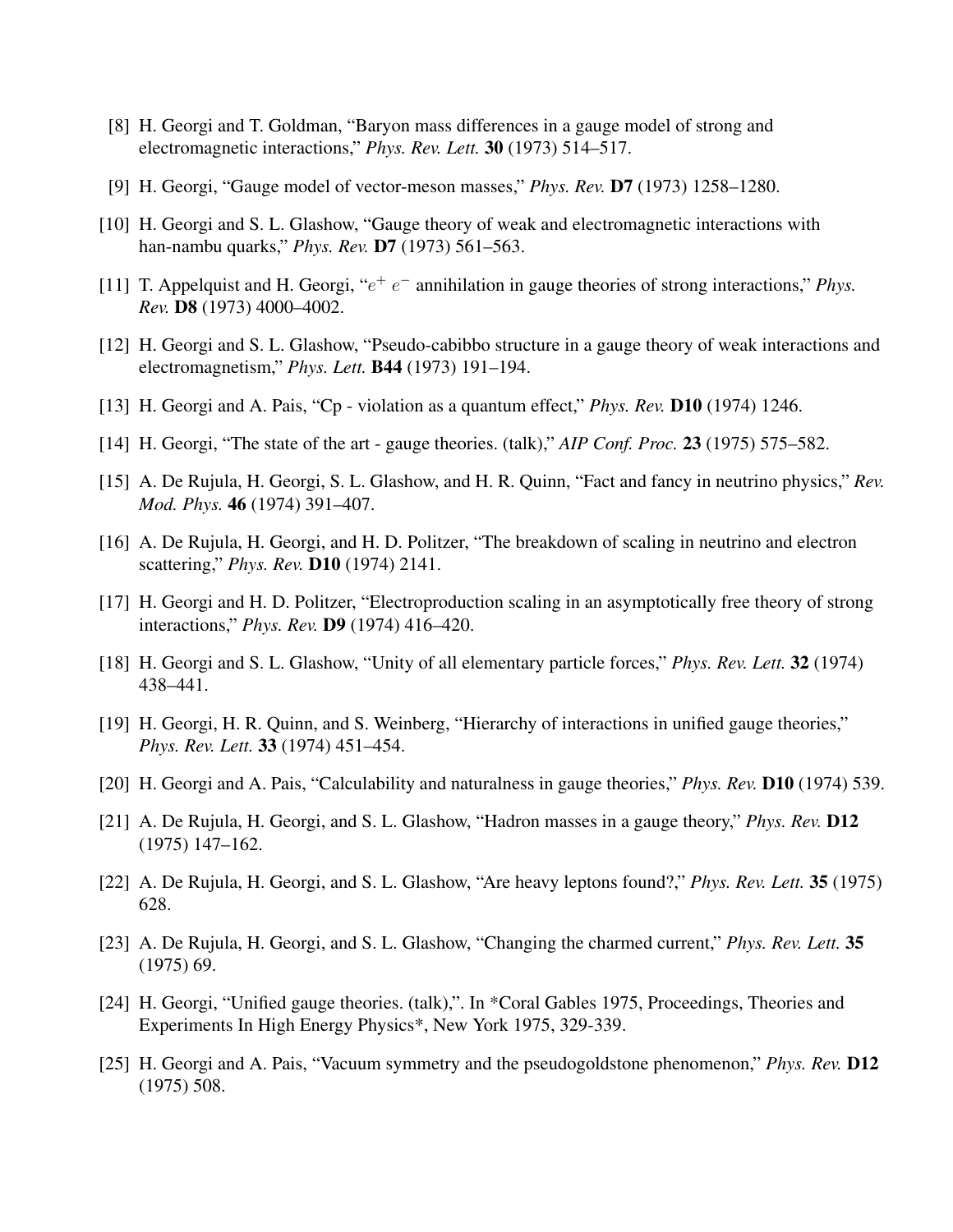- [26] A. De Rujula, H. Georgi, and S. L. Glashow, "Vector model of the weak interactions," *Phys. Rev.* D<sub>12</sub> (1975) 3589.
- [27] A. De Rujula and H. Georgi, "Counting quarks in  $e^+e^-$  annihilation," *Phys. Rev.* **D13** (1976) 1296–1301.
- [28] A. De Rujula, H. Georgi, and H. D. Politzer, "Trouble with ξ scaling?," *Phys. Rev.* D15 (1977) 2495.
- [29] A. De Rujula, H. Georgi, and H. D. Politzer, "An explanation of local duality and precocious scaling," *Phys. Lett.* B64 (1977) 428.
- [30] A. De Rujula, H. Georgi, and S. L. Glashow, "Charm spectroscopy via electron positron annihilation," *Phys. Rev. Lett.* 37 (1976) 785.
- [31] R. M. Barnett, H. Georgi, and H. D. Politzer, "Can asymptotic freedom explain the neutrino anomalies?," *Phys. Rev. Lett.* 37 (1976) 1313.
- [32] A. De Rujula, H. Georgi, and S. L. Glashow, "Molecular charmonium: A new spectroscopy?," *Phys. Rev. Lett.* 38 (1977) 317.
- [33] A. De Rujula, H. Georgi, and H. D. Politzer, "Demythification of electroproduction, local duality and precocious scaling," *Ann. Phys.* 103 (1977) 315.
- [34] H. Georgi and H. D. Politzer, "Freedom at moderate energies: Masses in color dynamics," *Phys. Rev.* D14 (1976) 1829.
- [35] H. Georgi and H. D. Politzer, "Precocious scaling, rescaling and ξ scaling," *Phys. Rev. Lett.* 36 (1976) 1281.
- [36] J. Banks and H. Georgi, "Comment on gauge theories without anomalies," *Phys. Rev.* D14 (1976) 1159–1160.
- [37] A. De Rujula, H. Georgi, and S. L. Glashow, "Is charm found?," *Phys. Rev. Lett.* 37 (1976) 398.
- [38] A. De Rujula, H. Georgi, and S. L. Glashow, "Model of neutrino induced multi lepton events," *Phys. Rev.* D17 (1978) 151.
- [39] A. De Rujula, H. Georgi, and S. L. Glashow, "Three models of weak interactions confront experiment,". HUTP-77/A046.
- [40] H. Georgi, "The use and misuse of the drell-yan formalism," *Phys. Rev.* **D17** (1978) 3010.
- [41] H. M. Georgi, S. L. Glashow, M. E. Machacek, and D. V. Nanopoulos, "Higgs bosons from two gluon annihilation in proton proton collisions," *Phys. Rev. Lett.* 40 (1978) 692.
- [42] H. Georgi and A. Pais, "Natural stepwise breaking of gauge and discrete symmetries," *Phys. Rev.* D16 (1977) 3520.
- [43] S. Davis, E. Farhi, and H. Georgi, "Kinematical scaling violation at fixed energy," *Phys. Lett.* B71 (1977) 191.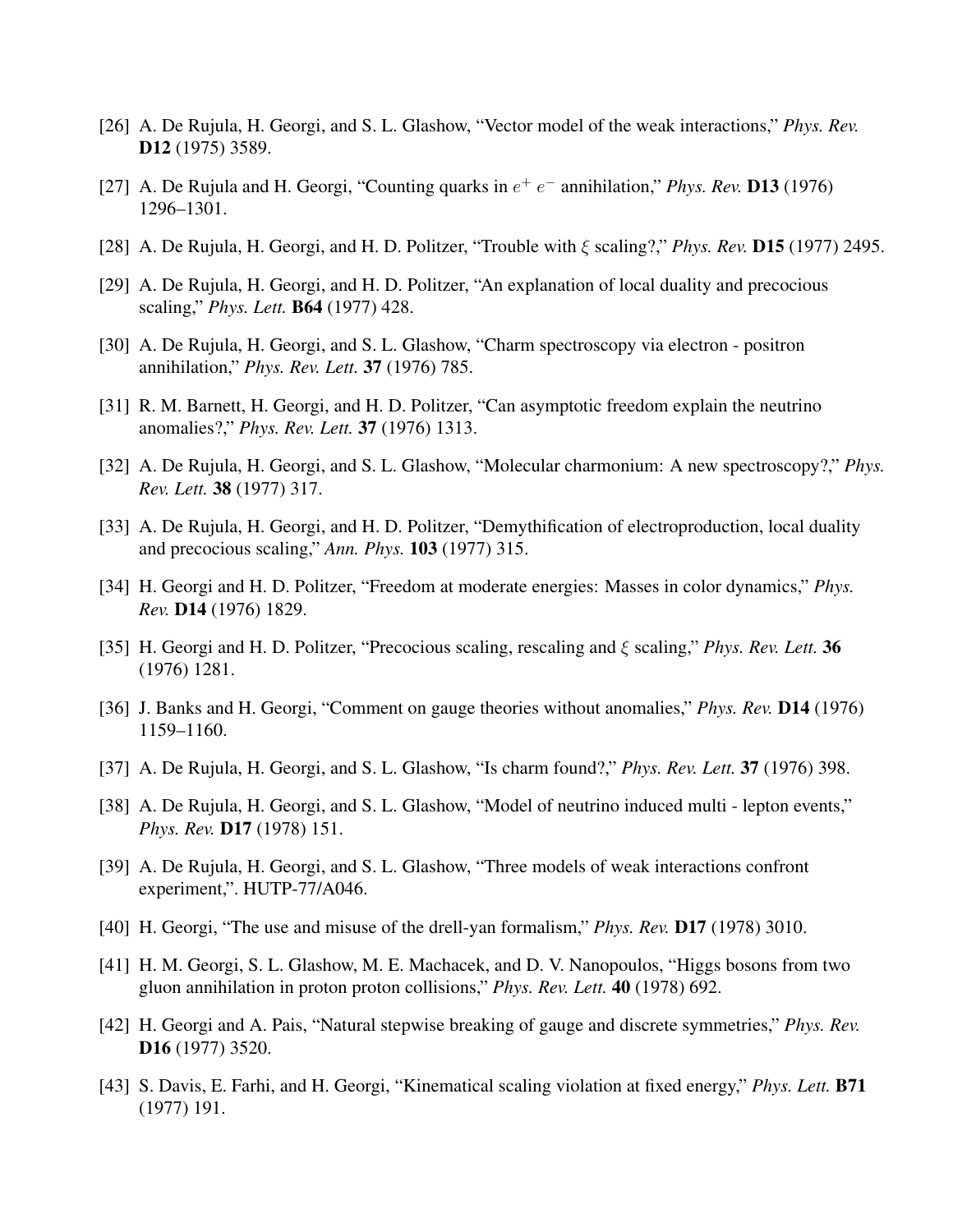- [44] H. Georgi and H. D. Politzer, "Quark decay functions and heavy hadron production in qcd," *Nucl. Phys.* B136 (1978) 445.
- [45] A. De Rujula, H. Georgi, and S. L. Glashow, "Ambidextrous theory of the weak interactions," *Ann. Phys.* 109 (1977) 242.
- [46] H. Georgi, "The winner of the vector model look alike contest,". Presented at Orbis Scientiae, Coral Gables, Fla., Jan 17- 21, 1977.
- [47] A. De Rujula, H. Georgi, and S. L. Glashow, "A theory of flavor mixing," *Ann. Phys.* 109 (1977) 258.
- [48] H. Georgi and M. Machacek, "A simple qcd prediction of jet structure in  $e^+ e^-$  annihilation," *Phys. Rev. Lett.* 39 (1977) 1237.
- [49] W. Celmaster, H. Georgi, and M. Machacek, "Potential model predictions for the upsilon particles," *Phys. Rev.* D17 (1978) 886.
- [50] H. Georgi and H. D. Politzer, "Clean tests of qcd in mu p scattering," *Phys. Rev. Lett.* 40 (1978) 3.
- [51] W. Celmaster, H. Georgi, and M. Machacek, "Potential model of meson masses," *Phys. Rev.* D17 (1978) 879.
- [52] H. Georgi and S. Weinberg, "Neutral currents in expanded gauge theories," *Phys. Rev.* D17 (1978) 275.
- [53] H. Georgi and A. Pais, "Generalization of gim: Horizontal and vertical flavor mixing," *Phys. Rev.* D19 (1979) 2746.
- [54] H. Georgi and D. V. Nanopoulos, "t quark mass in a superunified theory," *Phys. Lett.* B82 (1979) 392.
- [55] H. Georgi, "How to include parton transverse momentum in qcd," *Phys. Rev. Lett.* 42 (1979) 294.
- [56] H. M. Georgi, S. L. Glashow, M. E. Machacek, and D. V. Nanopoulos, "Charmed particles from two - gluon annihilation in proton proton collisions," *Ann. Phys.* 114 (1978) 273.
- [57] H. Georgi, "The use and misuse of the parton model,". Presented at Orbis Scientiae, Coral Gables, Fla., Jan 15- 20, 1978.
- [58] H. Georgi and D. V. Nanopoulos, "Suppression of flavor changing effects from neutral spinless meson exchange in gauge theories," *Phys. Lett.* B82 (1979) 95.
- [59] R. K. Ellis, H. Georgi, M. Machacek, H. D. Politzer, and G. G. Ross, "Factorization and the parton model in qcd," *Phys. Lett.* B78 (1978) 281.
- [60] H. Georgi and J. Sheiman, "Transverse momentum distributions in lepton hadron scattering from qcd," *Phys. Rev.* D20 (1979) 111.
- [61] R. K. Ellis, H. Georgi, M. Machacek, H. D. Politzer, and G. G. Ross, "Perturbation theory and the parton model in qcd," *Nucl. Phys.* B152 (1979) 285.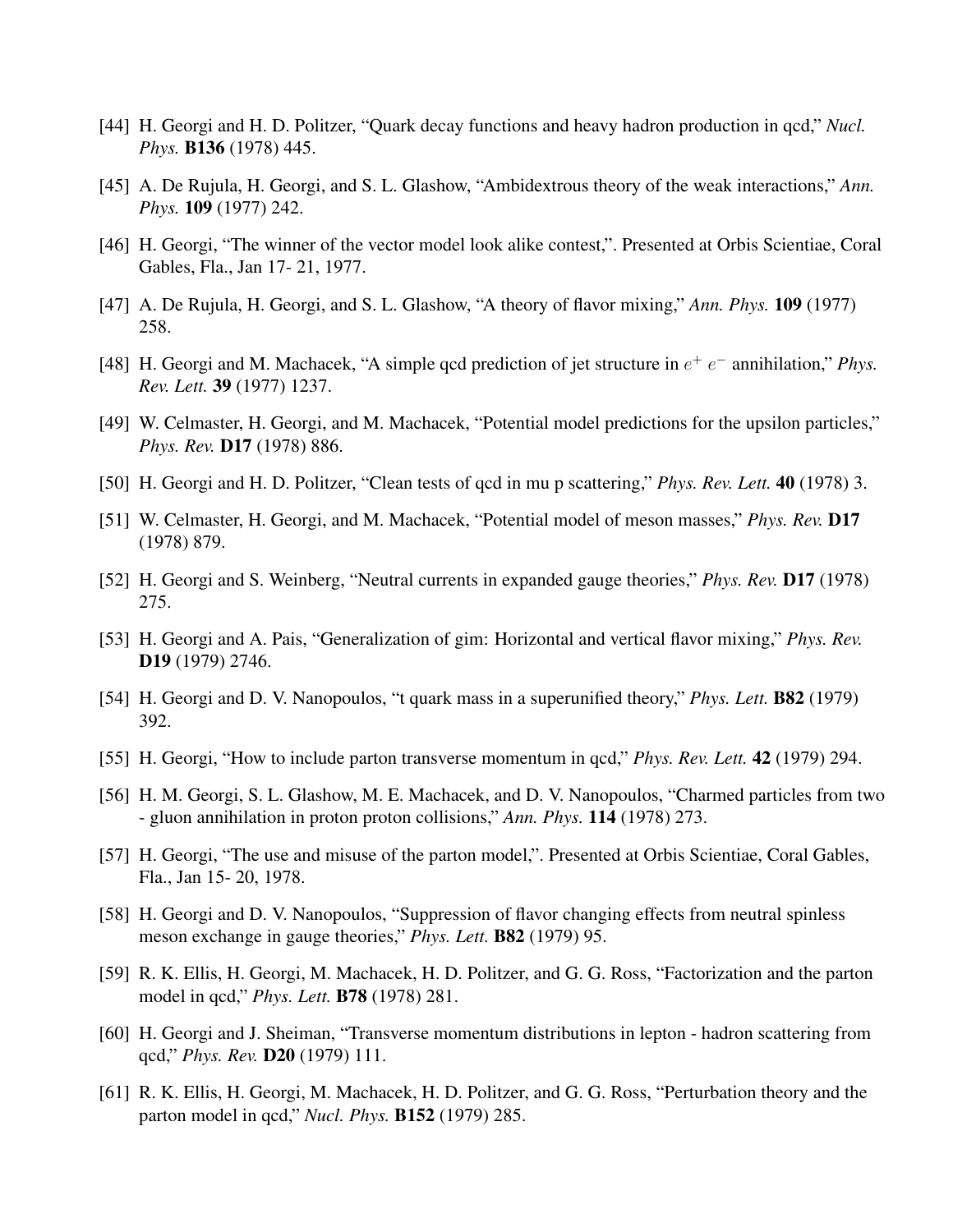- [62] H. Georgi, "How to observe quarks and gluons," *Hadronic J.* 1 (1978) 1227–1249.
- [63] H. Georgi, "A model of soft cp violation," *Hadronic J.* 1 (1978) 155.
- [64] H. Georgi, "Comment on unconfined quarks and gluons," *Phys. Rev.* D22 (1980) 225.
- [65] H. Georgi and C. Jarlskog, "A new lepton quark mass relation in a unified theory," *Phys. Lett.* B86 (1979) 297–300.
- [66] H. Georgi and D. V. Nanopoulos, "Ordinary predictions from grand principles: t quark mass in o(10)," *Nucl. Phys.* B155 (1979) 52.
- [67] H. Georgi and M. Machacek, "B meson decay and partial unification of strong, electromagnetic and weak interactions," *Phys. Rev. Lett.* 43 (1979) 1639.
- [68] H. Georgi and D. V. Nanopoulos, "Masses and mixing in unified theories," *Nucl. Phys.* B159 (1979) 16.
- [69] H. Georgi, "Towards a grand unified theory of flavor," *Nucl. Phys.* B156 (1979) 126.
- [70] H. Georgi and S. L. Glashow, "A quixotic interpretation of the upsilon particle," *Nucl. Phys.* B159 (1979) 29.
- [71] H. Georgi, "Grand unification of qcd,". HUTP-79/A058.
- [72] H. Georgi and S. L. Glashow, "Making do without the t quark," *Nucl. Phys.* B167 (1980) 173.
- [73] H. Georgi, "A modest proposal for eliminating the gauge hierarchy problem in unified theories," *Hadronic J.* 2 (1979) 568.
- [74] S. Dawson and H. Georgi, "Generalized gauge hierarchies," *Phys. Rev. Lett.* 43 (1979) 821.
- [75] H. Georgi, T. Tomaras, and A. Pais, "Strong cp violation without instantons," *Phys. Rev.* D23 (1981) 469–472.
- [76] S. Dawson and H. Georgi, "Unification of effective field theories," *Nucl. Phys.* B179 (1981) 477.
- [77] H. Georgi and S. L. Glashow, "Unified theory of elementary particle forces," *Phys. Today* 33N9 (1980) 30–39.
- [78] H. Georgi and M. Machacek, "Mass rescaling in unified theories," *Nucl. Phys.* B173 (1980) 32.
- [79] M. Claudson, H. Georgi, and A. Yildiz, "Neutral su(2) and neutral currents," *Phys. Lett.* B96 (1980) 340.
- [80] H. Georgi, "Why unify?," *Nature* 288 (1980) 649–651.
- [81] H. Georgi, S. L. Glashow, and M. Machacek, "mu+ polarization in proton decay: A probe of flavor mixing in unified models," *Phys. Rev.* D23 (1981) 783.
- [82] A. De Rujula, H. Georgi, and S. L. Glashow, "Flavor goniometry by proton decay," *Phys. Rev. Lett.* 45 (1980) 413.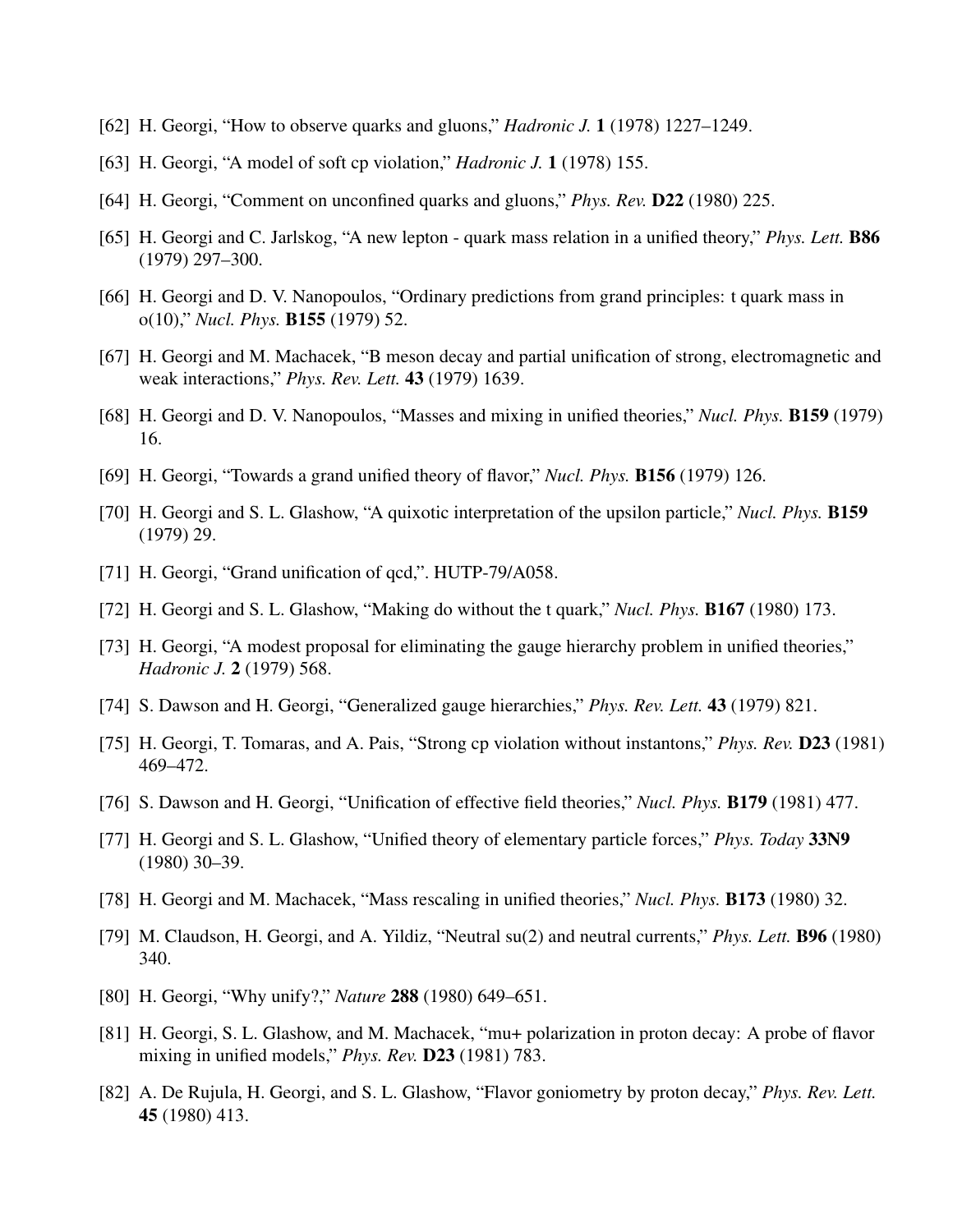- [83] H. Georgi, "Fermion masses in unified theories,". Presented at First Workshop on Grand Unification, Durham, N.H., Apr 10-12, 1980.
- [84] H. Georgi, "Supersymmetric guts. (talk),". Harvard Univ. Cambridge HUTP-81-A039 (81,REC.OCT.) 10p.
- [85] H. Georgi and I. N. McArthur, "Instantons and the mu quark mass,". HUTP-81/A011.
- [86] H. Georgi, "Composite / fundamental higgs mesons. 2. model building," *Nucl. Phys.* B202 (1982) 397.
- [87] H. Georgi and I. N. McArthur, "Composite / fundamental higgs mesons. 1. dynamical speculations," *Nucl. Phys.* B202 (1982) 382.
- [88] H. Georgi, "Comments on heavy z's and a peculiar grand unified theory. (talk),". In \*Ithaca 1981, Proceedings, Z0 Theory\*, 522-528.
- [89] H. Georgi, L. J. Hall, and M. B. Wise, "Remarks on mass hierarchies from tumbling gauge theories," *Phys. Lett.* B102 (1981) 315.
- [90] H. Georgi, "The case for and against new directions in grand unification,". In \*Kyoto 1981, Proceedings, Grand Unified Theories and Related Topics\*, 109-141.
- [91] H. M. Georgi, S. L. Glashow, and S. Nussinov, "Unconventional model of neutrino masses," *Nucl. Phys.* B193 (1981) 297.
- [92] H. M. Georgi, L. J. Hall, and M. B. Wise, "Grand unified models with an automatic peccei-quinn symmetry," *Nucl. Phys.* B192 (1981) 409.
- [93] M. B. Wise, H. Georgi, and S. L. Glashow, "Su(5) and the invisible axion," *Phys. Rev. Lett.* 47 (1981) 402.
- [94] H. Georgi, "An almost realistic gauge hierarchy," *Phys. Lett.* B108 (1982) 283.
- [95] S. Dimopoulos and H. Georgi, "Supersymmetric guts. (talk),". In \*Ann Arbor 1981, Proceedings, Grand Unification\*, 285- 296.
- [96] H. Georgi, "Effective theories below a symmetry breaking scale,". To be publ. in Proc. of 4th Kyoto Summer Inst. on Grand Unified Theories and Related Topics, Kyoto, Japan, Jun 29 - Jul 3, 1981.
- [97] H. Georgi and S. L. Glashow, "Unextended technicolor and unification," *Phys. Rev. Lett.* 47 (1981) 1511.
- [98] H. Georgi, "A unified theory of elementary particles and forces," *Sci. Am.* 244 (1981) 40–55.
- [99] S. Dimopoulos and H. Georgi, "Softly broken supersymmetry and su(5)," *Nucl. Phys.* B193 (1981) 150.
- [100] S. Dimopoulos and H. Georgi, "Solution of the gauge hierarchy problem," *Phys. Lett.* B117 (1982) 287.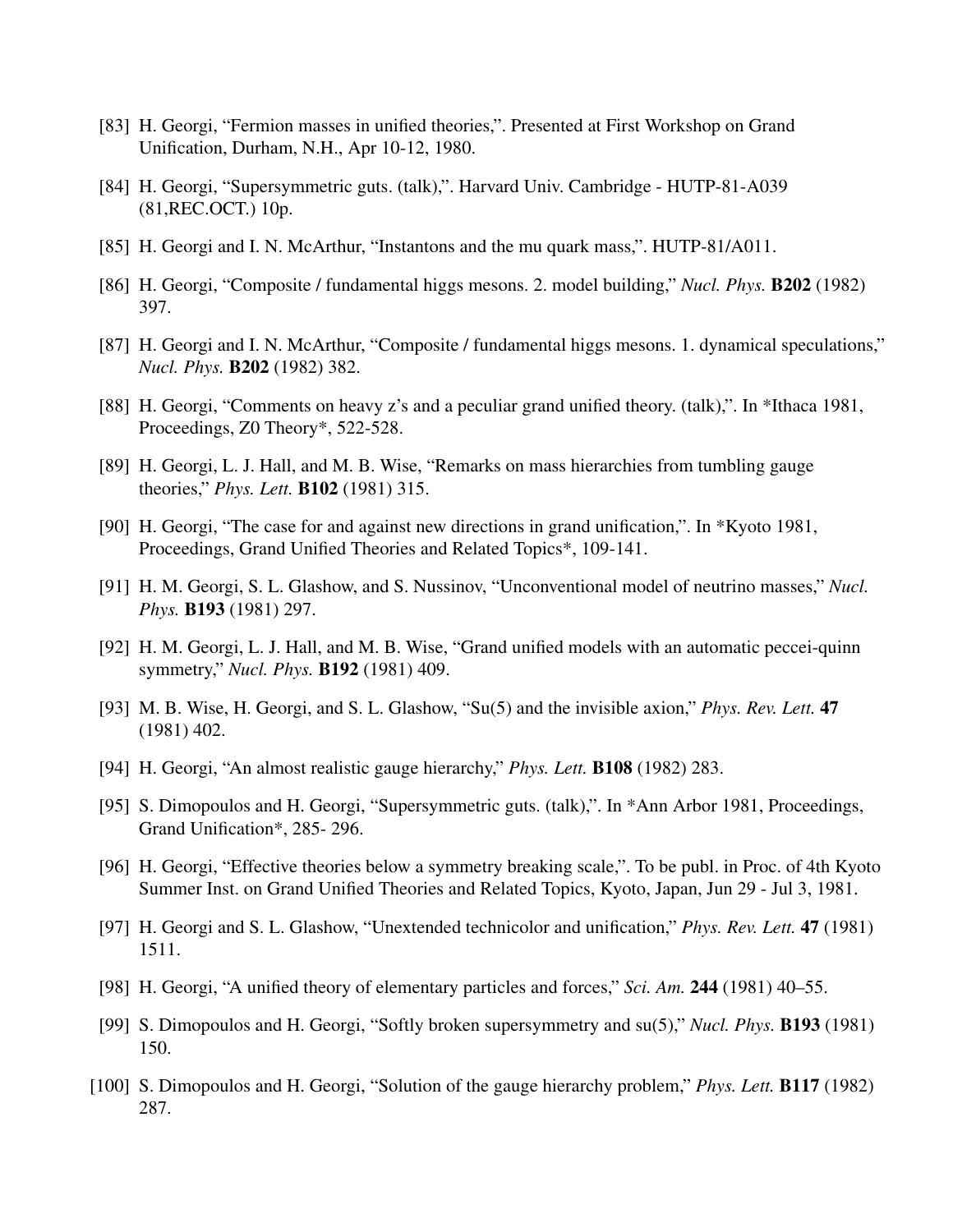- [101] P. H. Frampton, H. Georgi, and J. E. Kim, "A useful formula for witten's mass hierarchy," *Phys. Lett.* B116 (1982) 346.
- [102] H. Georgi, "Lie algebras in particle physics. from isospin to unified theories," *Front. Phys.* 54 (1982) 1–255.
- [103] S. Dimopoulos, P. H. Frampton, H. Georgi, and M. B. Wise, "Automatic invisible axion without domain walls," *Phys. Lett.* 117B (1982) 185.
- [104] H. Georgi and M. B. Wise, "Hiding the invisible axion," *Phys. Lett.* B116 (1982) 123.
- [105] M. B. Gavela and H. Georgi, "Cp violation in the lepton sector," *Phys. Lett.* B119 (1982) 141.
- [106] H. Georgi and A. Manohar, "Relativistic corrections to baryon magnetic moments," *Phys. Lett.* B132 (1983) 183.
- [107] H. Georgi, "Grand unification,". HUTP-82-A049.
- [108] A. G. Cohen, H. Georgi, and B. Grinstein, "An effective field theory calculation of the rho parameter," *Nucl. Phys.* B232 (1984) 61.
- [109] D. B. Kaplan and H. Georgi, "Su(2) x u(1) breaking by vacuum misalignment," *Phys. Lett.* B136 (1984) 183.
- [110] S. Dimopoulos, H. Georgi, and S. Raby, "Technicolor gimnastycs," *Phys. Lett.* B127 (1983) 101.
- [111] A. Manohar and H. Georgi, "Chiral quarks and the nonrelativistic quark model," *Nucl. Phys.* B234 (1984) 189.
- [112] H. Georgi, A. E. Nelson, and A. Manohar, "On the proposition that all fermions are created equal," *Phys. Lett.* B126 (1983) 169.
- [113] D. B. Kaplan, H. Georgi, and S. Dimopoulos, "Composite higgs scalars," *Phys. Lett.* B136 (1984) 187.
- [114] H. Georgi, P. H. Ginsparg, and S. L. Glashow, "Photon oscillations and the cosmic background radiation," *Nature* 306 (1983) 765–766.
- [115] H. Georgi and D. B. Kaplan, "Composite higgs and custodial su(2)," *Phys. Lett.* B145 (1984) 216.
- [116] H. Georgi, D. B. Kaplan, and P. Galison, "Calculation of the composite higgs mass," *Phys. Lett.* B143 (1984) 152.
- [117] H. Georgi and S. L. Glashow, "Is higgs found?," *Phys. Lett.* B143 (1984) 155.
- [118] S. Dimopoulos and H. M. Georgi, "Extended survival hypothesis and fermion masses," *Phys. Lett.* B140 (1984) 67.
- [119] H. Georgi, A. E. Nelson, and M. Shin, "Cp violation and fritzsch mass matrices," *Phys. Lett.* B150 (1985) 306.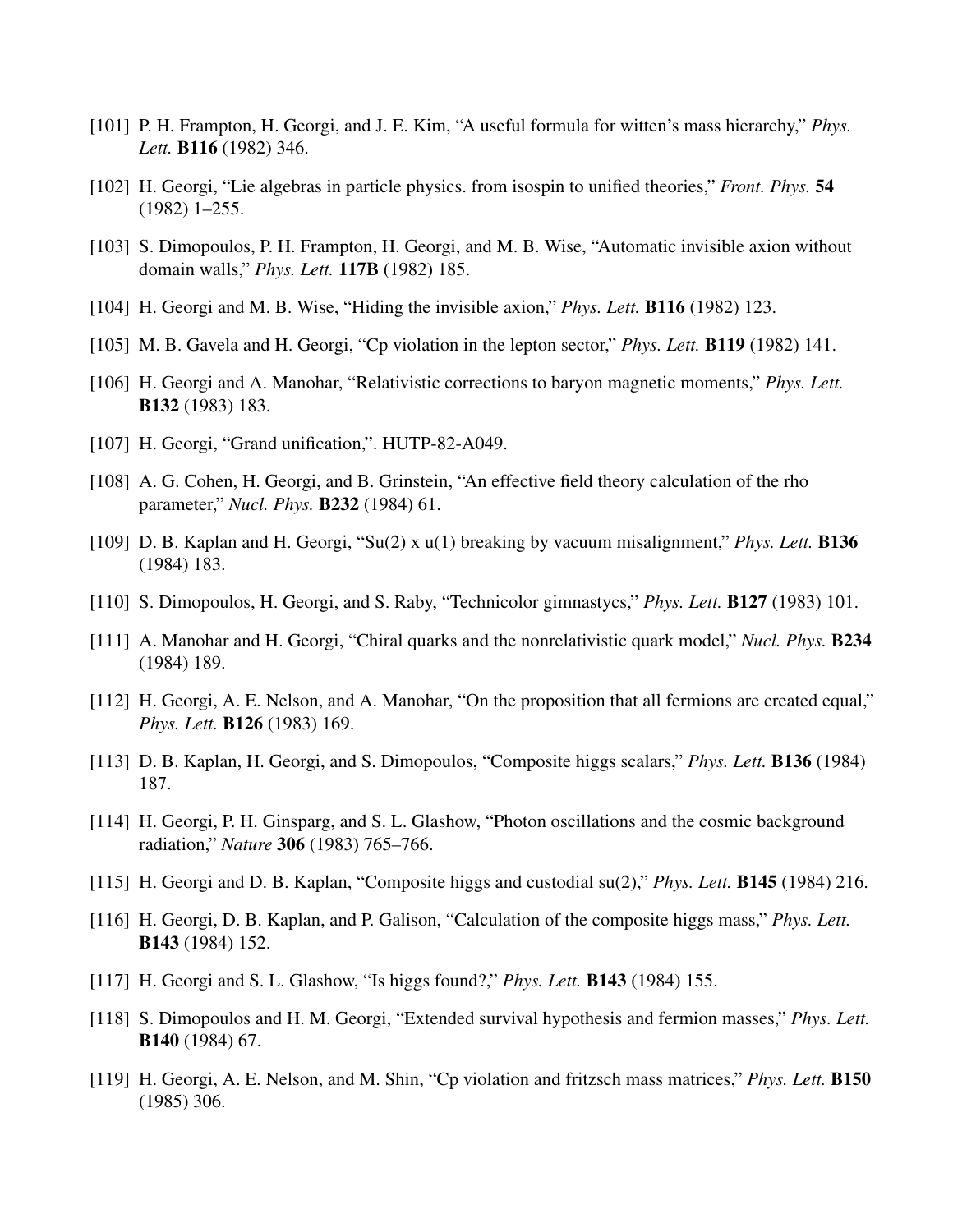- [120] H. Georgi, "Sneaking up on composite models," *Phys. Lett.* B151 (1985) 57.
- [121] M. J. Dugan, H. Georgi, and D. B. Kaplan, "Anatomy of a composite higgs model," *Nucl. Phys.* B254 (1985) 299.
- [122] H. Georgi, A. Manohar, and G. W. Moore, "Constraints on a two higgs interpretation of the zeta (8.3)," *Phys. Lett.* B149 (1984) 234.
- [123] H. Georgi, "Opening remarks or flavor democracy and other speculations about the state of particle physics or between chemistry and mathematics,". In \*Philadelphia 1983, Proceedings, Grand Unification\*, 3- 12.
- [124] P. Langacker *et al.*, "Nonstandard higgs bosons,". To be publ. in Proc. of 1984 Div. of Particles and Fields Summer Study Conf., Snowmass, CO, Jun 23 - Jul 13, 1984.
- [125] M. Shin, H. Georgi, and M. Axenides, "zeta (8.3-gev) as the lightest scalar in a three higgs doublet model," *Nucl. Phys.* B253 (1985) 205.
- [126] J. Bagger, S. Dimopoulos, H. Georgi, and S. Raby, "Theories of fermion masses,". Invited talk given at 5th Workshop on Grand Unification, Providence, RI, Apr 12-14, 1984.
- [127] H. Georgi and J. Preskill, "Composite fermions without u(1)s," *Phys. Lett.* B156 (1985) 369.
- [128] M. J. Dugan, G. B. Gelmini, H. Georgi, and L. J. Hall, "Two 17-kev majorana neutrinos?," *Phys. Rev. Lett.* 54 (1985) 2302.
- [129] H. Georgi, "A tool kit for builders of composite models," *Nucl. Phys.* B266 (1986) 274.
- [130] H. Georgi, "Weak interactions and modern particle theory,". Menlo Park, Usa: Benjamin/cummings ( 1984) 165p.
- [131] H. Georgi and M. Machacek, "Doubly charged higgs bosons," *Nucl. Phys.* B262 (1985) 463.
- [132] H. M. Georgi, "Composite higgs and composite fermions,". In \*Thessaloniki 1985, Proceedings, Particles and The Universe\*, 79-91.
- [133] H. Georgi, "Candidates and caveats,". In \*Providence 1984, Proceedings, Grand Unification\*, 2-9.
- [134] H. Georgi, "Su(2) x u(1) x u(1) and glashow-manohar monojets," *Phys. Lett.* B153 (1985) 294.
- [135] H. Georgi, "Composite models and guts (?) or fun with mooses,". IN \*MINNEAPOLIS 1985, PROCEEDINGS, GRAND UNIFICATION\* 349- 359.
- [136] A. G. Cohen, S. R. Coleman, H. Georgi, and A. Manohar, "The evaporation of q balls," *Nucl. Phys.* B272 (1986) 301.
- [137] H. Georgi, D. B. Kaplan, and L. Randall, "Manifesting the invisible axion at low-energies," *Phys. Lett.* B169 (1986) 73.
- [138] R. S. Chivukula, J. M. Flynn, and H. Georgi, "Polychromatic penguins don't fly," *Phys. Lett.* B171 (1986) 453–458.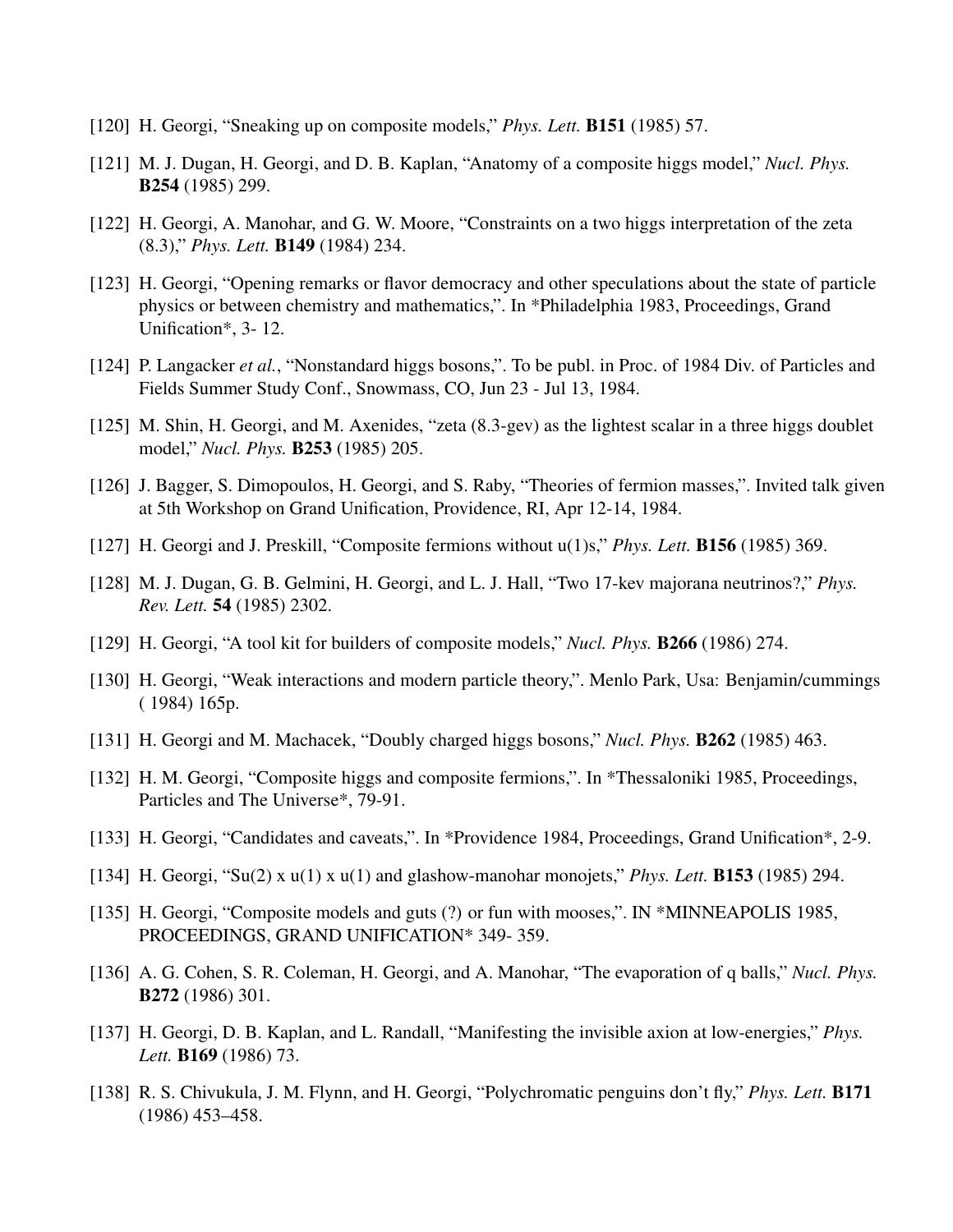- [139] H. Georgi, "Su(2) x u(1) breaking, compositeness, flavor and guts,". Harvard Univ. Cambridge HUTP-86-A040 (86,REC.AUG.) 11p.
- [140] M. S. Chanowitz, M. Golden, and H. Georgi, "Universal scattering theorems for strongly interacting ws and zs," *Phys. Rev. Lett.* 57 (1986) 2344.
- [141] H. M. Georgi, "Composite higgs bosons,". In \*Berkeley 1984, Proceedings, Electroweak Symmetry Breaking\*, 57-63.
- [142] H. Georgi, "Two thoughts on flavor,". In \*La Jolla 1983, Proceedings, Problems In Unification and Supergravity\*, 73-76.
- [143] H. Georgi and L. Randall, "Flavor conserving cp violation in invisible axion models," *Nucl. Phys.* B276 (1986) 241.
- [144] H. Georgi, "The flavor problem," *Phys. Lett.* B169 (1986) 231.
- [145] R. S. Chivukula and H. Georgi, "Doubly charged pseudogoldstone bosons and dynamical su(2) x u(1) breaking," *Phys. Lett.* B182 (1986) 181–186.
- [146] H. M. Georgi, "Unification and particle physics,". IN \*BATAVIA 1986, PROCEEDINGS, QUARKS, QUASARS, AND QUANDARIES\* 117-139.
- [147] H. Georgi, "Model of jet energy flow with application to w searches," *Phys. Rev. Lett.* **59** (1987) 2001–2004.
- [148] H. Georgi, "A little toy w,". HUTP-87/A055.
- [149] R. S. Chivukula, H. Georgi, and L. Randall, "A composite technicolor standard model of quarks," *Nucl. Phys.* B292 (1987) 93–108.
- [150] R. S. Chivukula and H. Georgi, "Composite technicolor standard model," *Phys. Lett.* B188 (1987) 99.
- [151] H. Georgi, L. Randall, and D. A. Kosower, "Approximate global symmetries of the electroweak interactions," *Phys. Lett.* B194 (1987) 87.
- [152] H. Georgi, L. Randall, and D. A. Kosower, "Quark mass matrices without small parameters," *Nucl. Phys.* B296 (1988) 717.
- [153] H. Georgi, "A little toy jet," *Phys. Lett.* B195 (1987) 581.
- [154] M. S. Chanowitz, M. Golden, and H. Georgi, "Low-energy theorems for strongly interacting ws and zs," *Phys. Rev.* D36 (1987) 1490.
- [155] V. Bhansali and H. Georgi, "Neutrino majorana masses in a composite technicolor standard model," *Phys. Lett.* B197 (1987) 553.
- [156] H. Georgi, "Particle distributions in jets," *Phys. Lett.* B199 (1987) 134.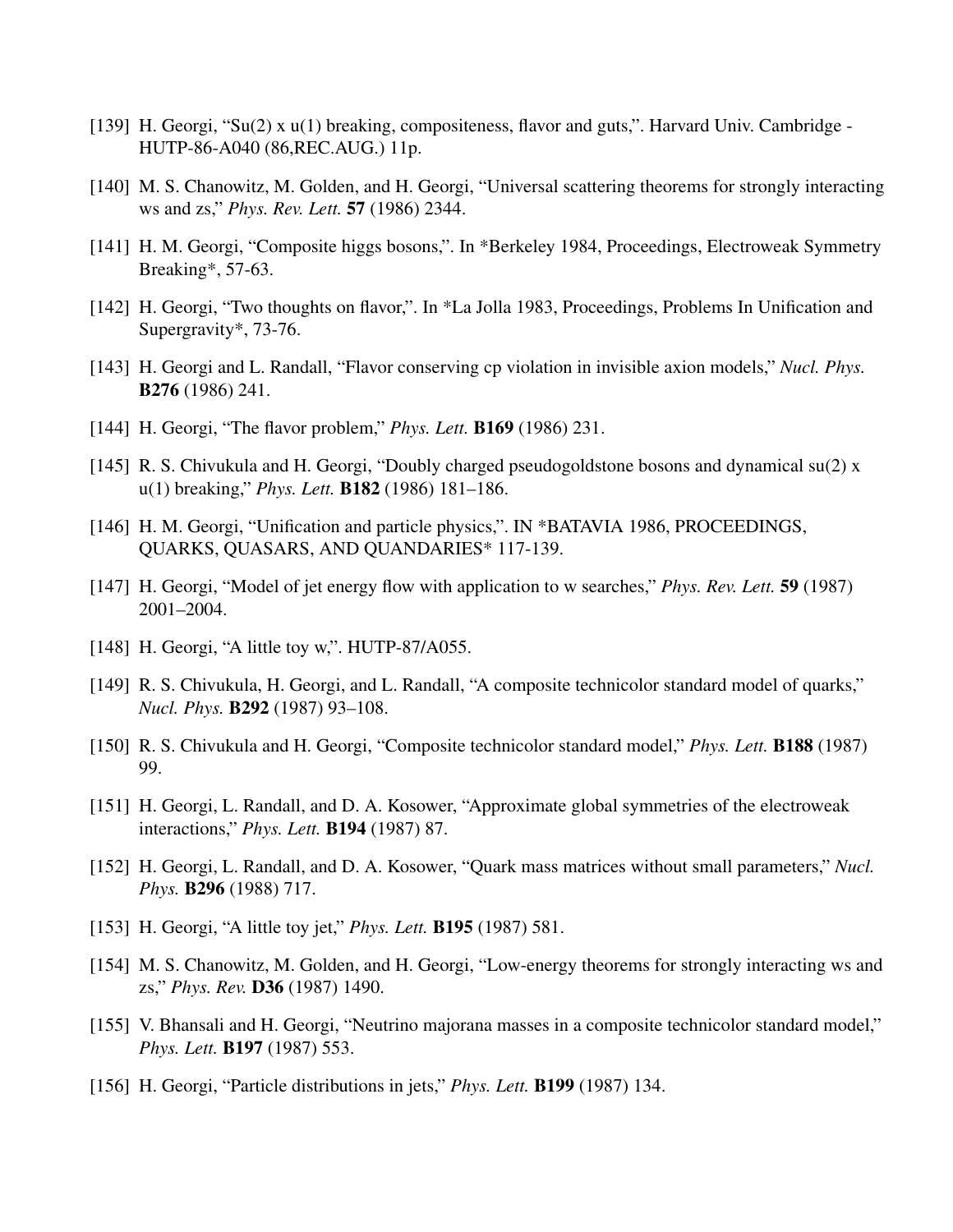- [157] R. S. Chivukula and H. Georgi, "Phenomenology of composite technicolor standard models," *Phys. Rev.* D36 (1987) 2102.
- [158] H. Georgi, "Antenna patterns and jets," *Nucl. Phys.* B312 (1989) 645.
- [159] H. Georgi, "A technicolor model with softly broken flavor symmetry," *Nucl. Phys.* B307 (1988) 365.
- [160] A. G. Cohen, H. Georgi, and E. H. Simmons, "A comment on suzuki's model for composite vector mesons," *Phys. Rev.* D38 (1988) 405.
- [161] H. Georgi, "An extended technicolor model with custodial su(2) symmetry," *Phys. Lett.* **B216** (1989) 155.
- [162] A. G. Cohen and H. Georgi, "Walking beyond the rainbow," *Nucl. Phys.* B314 (1989) 7.
- [163] H. Georgi, "Electroweak symmetry breaking theory,". Prepared for 1988 DPF Summer Study on High-energy Physics in the 1990s (Snowmass 88), Snowmass, CO, 27 Jun - 15 Jul 1988.
- [164] R. S. Chivukula, A. G. Cohen, H. Georgi, B. Grinstein, and A. V. Manohar, "Higgs decay into goldstone bosons,". Prepared for 1988 DPF Summer Study on High-energy Physics in the 1990s (Snowmass 88), Snowmass, CO, 27 Jun - 15 Jul 1988.
- [165] H. Georgi, "Flavor su(3) symmetries in particle physics," *Phys. Today* 41N4 (1988) 29–37.
- [166] H. Georgi, E. H. Simmons, and A. G. Cohen, "Finding gauges where z(p) equals one," *Phys. Lett.* B236 (1990) 183.
- [167] R. S. Chivukula, A. G. Cohen, H. Georgi, B. Grinstein, and A. V. Manohar, "Higgs decay into goldstone bosons," *Annals Phys.* 192 (1989) 93–103.
- [168] H. Georgi, "New realization of chiral symmetry," *Phys. Rev. Lett.* 63 (1989) 1917–1919.
- [169] H. Georgi, E. Jenkins, and E. H. Simmons, "Ununifying the standard model," *Phys. Rev. Lett.* 62 (1989) 2789.
- [170] H. M. Georgi, "Grand unified theories,". IN \*DAVIES, P. (ED.): THE NEW PHYSICS\* 425-445.
- [171] H. M. Georgi, "Effective quantum field theories,". IN \*DAVIES, P. (ED.): THE NEW PHYSICS\* 446-457.
- [172] H. Georgi, "Vector realization of chiral symmetry," *Nucl. Phys.* B331 (1990) 311–330.
- [173] H. Georgi, E. Jenkins, and E. H. Simmons, "The ununified standard model," *Nucl. Phys.* **B331** (1990) 541.
- [174] R. S. Chivukula, A. G. Cohen, H. Georgi, and A. V. Manohar, "Couplings of a light higgs boson," *Phys. Lett.* B222 (1989) 258–262.
- [175] H. Georgi and M. B. Wise, "Superflavor symmetry for heavy particles," *Phys. Lett.* B243 (1990) 279–283.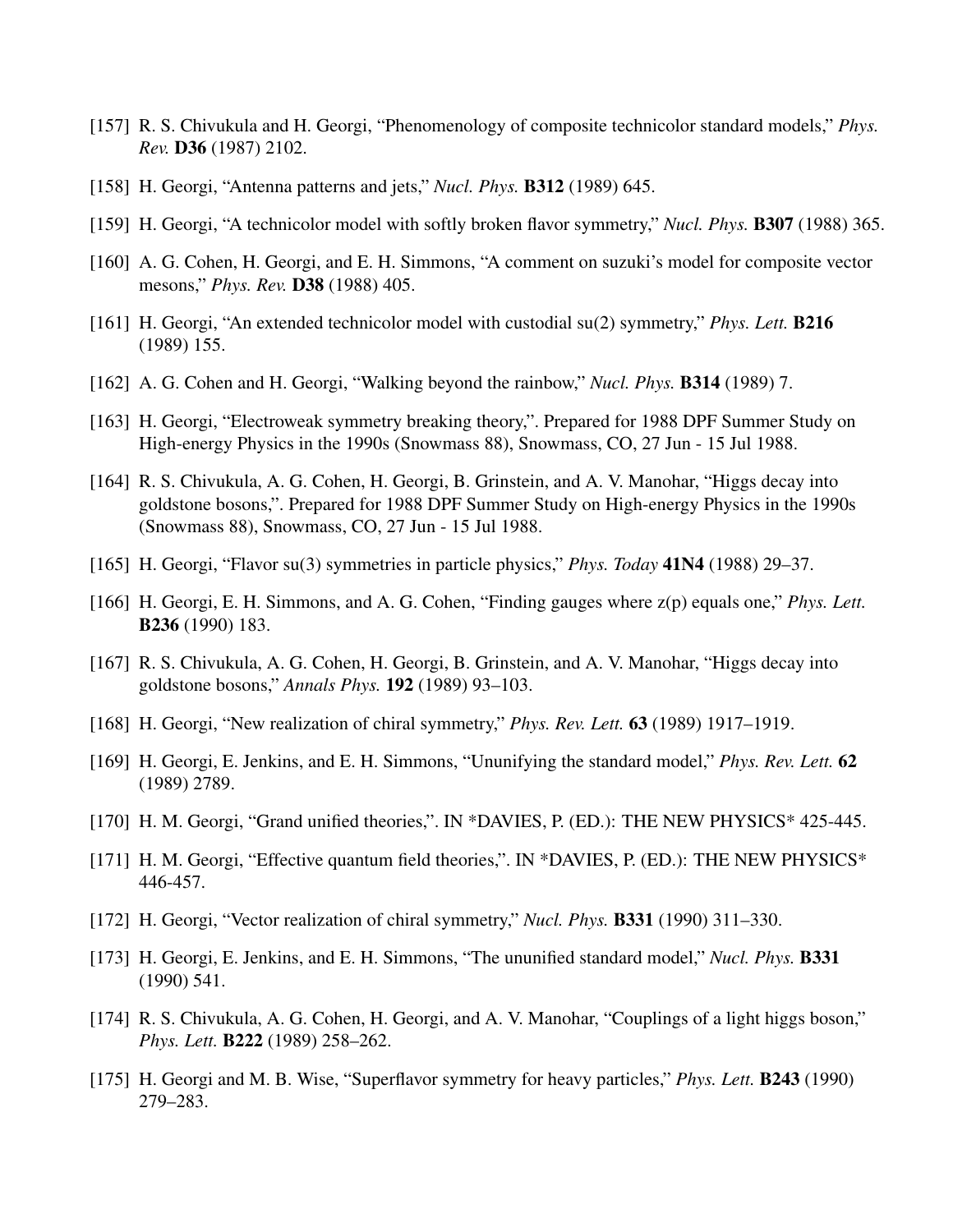- [176] H. Georgi, "Comment on heavy baryon weak form-factors," *Nucl. Phys.* B348 (1991) 293–296.
- [177] J. Chay, H. Georgi, and B. Grinstein, "Lepton energy distributions in heavy meson decays from qcd," *Phys. Lett.* B247 (1990) 399–405.
- [178] H. Georgi and F. Uchiyama, "Vector symmetry breaking in charmed meson decays," *Phys. Lett.* B247 (1990) 394–398.
- [179] H. Georgi, "Strongly coupled gauge theories,". Summary talk given at Conf. SCGT 90, Nagoya, Japan, Jul 28- 31, 1990.
- [180] H. Georgi, B. Grinstein, and M. B. Wise, "Lambda(b) semileptonic decay form-factors for m(c) does not equal infinity," *Phys. Lett.* B252 (1990) 456–460.
- [181] H. Georgi, "Technicolor and families,". Presented at Conf. SCGT 90, Nagoya, Japan, Jul 28-31, 1990.
- [182] H. Georgi, "The rho as the chiral partner of the pi,". In \*Nagoya 1990, Proceedings, Strong coupling gauge theories and beyond\* 446-450. (see HIGH ENERGY PHYSICS INDEX 29 (1991) No. 12260).
- [183] H. Georgi and F. Uchiyama, "Vector symmetry and heavy quark decays," *Phys. Lett.* B238 (1990) 395.
- [184] H. Georgi and L. Randall, "Charge conjugation and neutrino magnetic moments," *Phys. Lett.* B244 (1990) 196–202.
- [185] H. Georgi, "An effective field theory for heavy quarks at low- energies," *Phys. Lett.* B240 (1990) 447–450.
- [186] A. F. Falk, H. Georgi, B. Grinstein, and M. B. Wise, "Heavy meson form-factors from qcd," *Nucl. Phys.* B343 (1990) 1–13.
- [187] H. Georgi and M. E. Luke, "Neutrino moments, masses and custodial su(2) symmetry," *Nucl. Phys.* B347 (1990) 1–11.
- [188] H. Georgi, "On-shell effective field theory," *Nucl. Phys.* B361 (1991) 339–350.
- [189] H. Georgi, "Effective field theory and electroweak radiative corrections," *Nucl. Phys.* B363 (1991) 301–325.
- [190] H. Georgi, "A very heavy t?,". In \*Boston 1991, Proceedings, Particles, strings and cosmology\* 11-27.
- [191] H. Georgi, "Heavy quark effective field theory,". HUTP-91-A039.
- [192] C. Carone and H. Georgi, "Nonrelativistic chiral expansion and nonleptonic decays of octet and decuplet baryons," *Nucl. Phys.* B375 (1992) 243–262.
- [193] H. Georgi, "Nonlocal effective field theory,". In \*Dobogokoe 1991, Proceedings, Effective field theories of the standard model\* 21-29.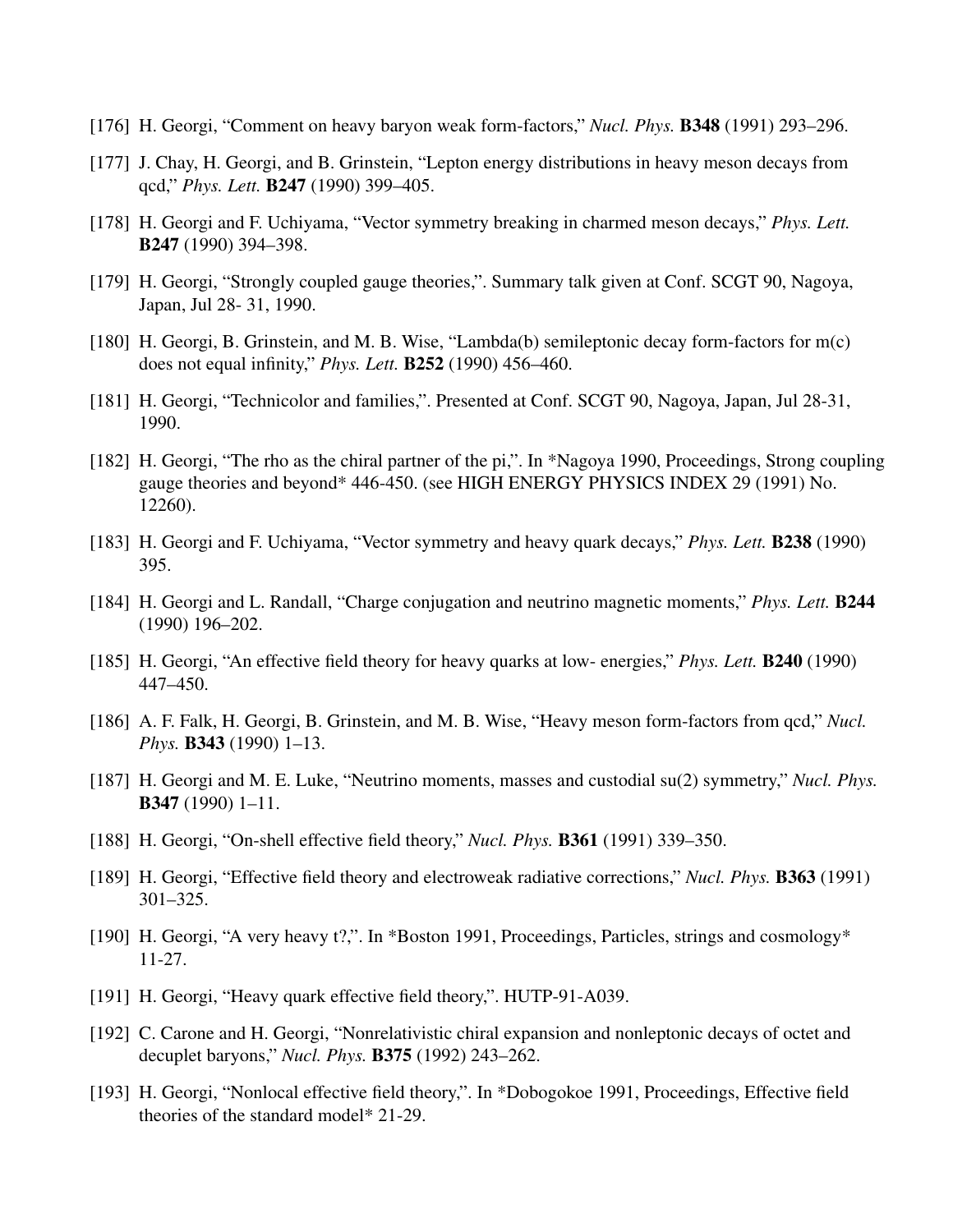- [194] H. Georgi, "Workshop on effective field theories: Summary talk,". In \*Dobogokoe 1991, Proceedings, Effective field theories of the standard model\* 395-402.
- [195] H. Georgi, "D anti-d mixing in heavy quark effective field theory," *Phys. Lett.* B297 (1992) 353–357, [hep-ph/9209291](http://www.arXiv.org/abs/hep-ph/9209291).
- [196] H. Georgi, "Physics from vacuum alignment in a technicolor model," *Nucl. Phys.* B416 (1994) 699–721, [hep-ph/9209244](http://www.arXiv.org/abs/hep-ph/9209244).
- [197] H. Georgi, F. Uchiyama, and A. Yamada, "Numerical analysis of vector symmetry breaking in charmed meson decays," *Nucl. Phys.* B382 (1992) 3–10.
- [198] H. Georgi, "Generalized dimensional analysis," *Phys. Lett.* B298 (1993) 187–189, [hep-ph/9207278](http://www.arXiv.org/abs/hep-ph/9207278).
- [199] P. L. Cho and H. Georgi, "Electromagnetic interactions in heavy hadron chiral theory," *Phys. Lett.* B296 (1992) 408–414, [hep-ph/9209239](http://www.arXiv.org/abs/hep-ph/9209239).
- [200] V. Bhansali and H. Georgi, "Running nonlocal lagrangians," [hep-ph/9205242](http://www.arXiv.org/abs/hep-ph/9205242).
- [201] H. Georgi, "Thoughts on effective field theory," *Nucl. Phys. Proc. Suppl.* **29BC** (1992) 1–10.
- [202] H. Georgi, L. Kaplan, and D. Morin, "Nonperturbative matching for field theories with heavy fermions," *Phys. Rev.* D49 (1994) 2457–2461, [hep-ph/9310364](http://www.arXiv.org/abs/hep-ph/9310364).
- [203] C. Carone, H. Georgi, and S. Osofsky, "On spin independence in large n(c) baryons," *Phys. Lett.* B322 (1994) 227–232, [hep-ph/9310365](http://www.arXiv.org/abs/hep-ph/9310365).
- [204] H. Georgi, "Effective field theory,". Prepared for CCAST Symposium on Particle Physics at the Fermi Scale, Beijing, China, 27 May - 4 Jun 1993.
- [205] H. Georgi, "A bound on m(eta) / m(eta-prime) for large n(c)," *Phys. Rev.* D49 (1994) 1666–1667, [hep-ph/9310337](http://www.arXiv.org/abs/hep-ph/9310337).
- [206] H. Georgi, "Why i would be very sad if a higgs boson were discovered,". In \*Kane, G.L. (ed.): Perspectives on Higgs physics\* 337- 342.
- [207] C. D. Carone and H. Georgi, "Technicolor with a massless scalar doublet," *Phys. Rev.* D49 (1994) 1427–1436, [hep-ph/9308205](http://www.arXiv.org/abs/hep-ph/9308205).
- [208] H. Georgi and S. T. Osofsky, "Effective field theories with instantons," *Nucl. Phys.* B420 (1994) 94–117, [hep-ph/9308212](http://www.arXiv.org/abs/hep-ph/9308212).
- [209] H. Georgi, "Summary talk for dpf94,". Prepared for 1994 Meeting of the American Physical Society, Division of Particles and Fields (DPF 94), Albuquerque, New Mexico, 2-6 Aug 1994.
- [210] H. Georgi, "Thoughts on large n(c) qcd,". Prepared for Workshop on Chiral Dynamics: Theory and Experiments, Cambridge, MA, 25-29 July 1994.
- [211] H. Georgi, "A modern view of hadrons,". In \*St. Croix 1994, Proceedings, Techniques and concepts of high-energy physics\* 1-42.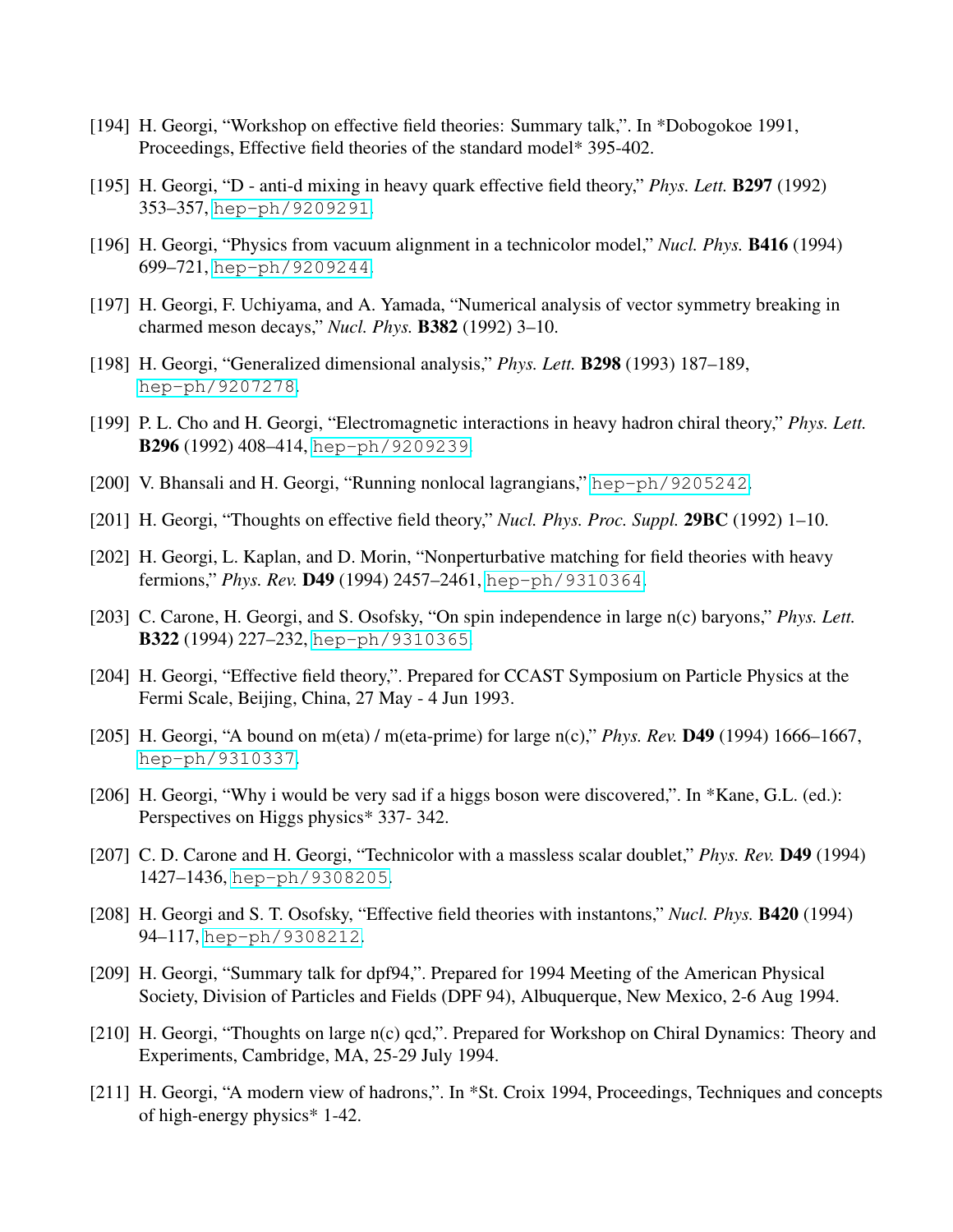- [212] H. Georgi, "Qcd,". Prepared for CERN SMC Meeting on Internal Spin Structure of the Nucleon, New Haven, CT, 5-6 Jan 1994.
- [213] H. Georgi, L. Kaplan, D. Morin, and A. Schenk, "Effects of top compositeness," *Phys. Rev.* D51 (1995) 3888–3894, [hep-ph/9410307](http://www.arXiv.org/abs/hep-ph/9410307).
- [214] H. Georgi, "Effective field theory," *Ann. Rev. Nucl. Part. Sci.* 43 (1993) 209–252.
- [215] C. D. Carone, H. Georgi, L. Kaplan, and D. Morin, "Decays of  $l = 1$  baryons: Quark model versus large n(c)," *Phys. Rev.* D50 (1994) 5793–5807, [hep-ph/9406227](http://www.arXiv.org/abs/hep-ph/9406227).
- [216] H. Collins, H. Georgi, and D. Zeltser, "A perturbative expansion for weakly bound states," [hep-ph/9510398](http://www.arXiv.org/abs/hep-ph/9510398).
- [217] H. Georgi and S. L. Glashow, "Decays of a leptophobic gauge boson," *Phys. Lett.* B387 (1996) 341–345, [hep-ph/9607202](http://www.arXiv.org/abs/hep-ph/9607202).
- [218] H. Collins and H. Georgi, "A little large n group theory," *Phys. Lett.* B394 (1997) 152–160, [hep-ph/9611402](http://www.arXiv.org/abs/hep-ph/9611402).
- [219] H. Georgi and F. Uchiyama, "Vector symmetry and nonleptonic decays of b mesons,". Prepared for 2nd International Conference on B Physics and CP Violation (BCONF 97), Honolulu, HI, 24-28 Mar 1997.
- [220] M. Finkemeier, H. Georgi, and M. McIrvin, "Reparameterization invariance revisited," *Phys. Rev.* D55 (1997) 6933-6943, [hep-ph/9701243](http://www.arXiv.org/abs/hep-ph/9701243).
- [221] D. Lee and H. Georgi, "Sum-rule for large-n(c) qcd and application to heavy quarkonia," *Phys. Lett.* B426 (1998) 367–374, [hep-ph/9710324](http://www.arXiv.org/abs/hep-ph/9710324).
- [222] H. Georgi, J. E. Kim, and H.-P. Nilles, "Hidden sector gaugino condensation and the modelindependent axion," *Phys. Lett.* B437 (1998) 325–330, [hep-ph/9805510](http://www.arXiv.org/abs/hep-ph/9805510).
- [223] H. Georgi and S. L. Glashow, "Neutrinos on earth and in the heavens," *Phys. Rev.* D61 (2000) 097301, [hep-ph/9808293](http://www.arXiv.org/abs/hep-ph/9808293).
- [224] H. Georgi, "Confinement iii: Overview of confinement,". Prepared for 3rd International Conference in Quark Confinement and Hadron Spectrum (Confinement III), Newport News, Virginia, 7-12 Jun 1998.
- [225] H. Collins and H. Georgi, "S(3) and the  $l = 1$  baryons in the quark model and the chiral quark model," *Phys. Rev.* D59 (1999) 094010, [hep-ph/9810392](http://www.arXiv.org/abs/hep-ph/9810392).
- [226] R. S. Chivukula and H. Georgi, "Large-n and vacuum alignment in topcolor models," *Phys. Rev.* D58 (1998) 075004, [hep-ph/9805478](http://www.arXiv.org/abs/hep-ph/9805478).
- [227] R. S. Chivukula and H. Georgi, "Effective field theory of vacuum tilting," *Phys. Rev.* D58 (1998) 115009, [hep-ph/9806289](http://www.arXiv.org/abs/hep-ph/9806289).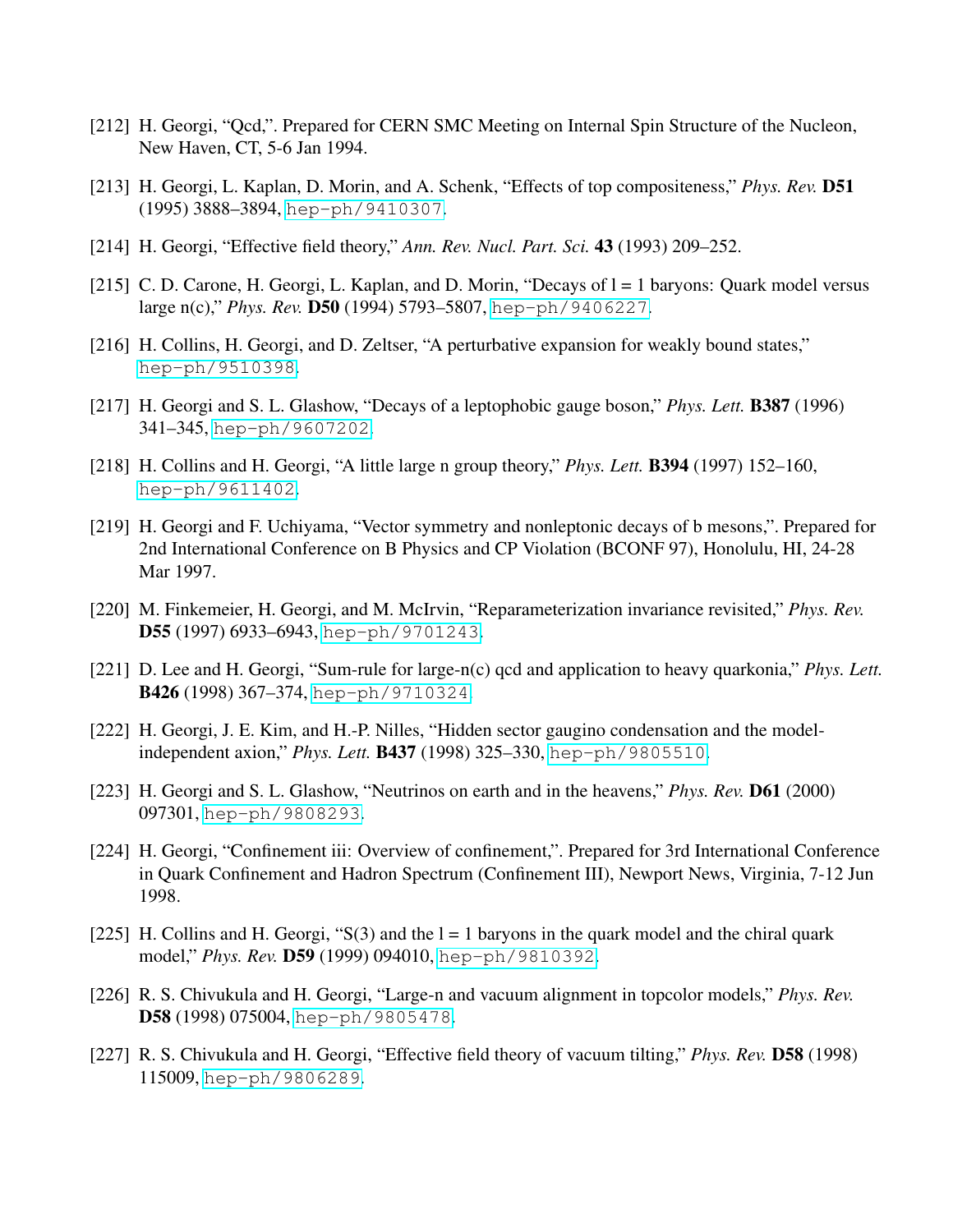- [228] R. S. Chivukula, B. A. Dobrescu, H. Georgi, and C. T. Hill, "Top quark seesaw theory of electroweak symmetry breaking," *Phys. Rev.* D59 (1999) 075003, [hep-ph/9809470](http://www.arXiv.org/abs/hep-ph/9809470).
- [229] H. Georgi and S. L. Glashow, "Soft superweak cp violation and the strong cp puzzle," *Phys. Lett.* B451 (1999) 372–381, [hep-ph/9807399](http://www.arXiv.org/abs/hep-ph/9807399).
- [230] H. Collins, A. K. Grant, and H. Georgi, "Dynamically broken topcolor at large-n," [hep-ph/9907477](http://www.arXiv.org/abs/hep-ph/9907477).
- [231] H. Georgi and S. L. Glashow, "Terrestrial neutrino oscillations illustrated," [hep-ph/9907339](http://www.arXiv.org/abs/hep-ph/9907339).
- [232] H. Collins, A. K. Grant, and H. Georgi, "The phenomenology of a top quark seesaw model," *Phys. Rev.* D61 (2000) 055002, [hep-ph/9908330](http://www.arXiv.org/abs/hep-ph/9908330).
- [233] H. Georgi, A. K. Grant, and G. Hailu, "Brane couplings from bulk loops," *Phys. Lett.* B506 (2001) 207–214, [hep-ph/0012379](http://www.arXiv.org/abs/hep-ph/0012379).
- [234] H. Georgi, A. K. Grant, and G. Hailu, "Chiral fermions, orbifolds, scalars and fat branes," *Phys. Rev.* D63 (2001) 064027, [hep-ph/0007350](http://www.arXiv.org/abs/hep-ph/0007350).
- [235] H. Georgi and A. K. Grant, "A topcolor jungle gym," *Phys. Rev.* D63 (2001) 015001, [hep-ph/0006050](http://www.arXiv.org/abs/hep-ph/0006050).
- [236] H. Georgi, "Confinement iv summary(?),". Prepared for 4th International Conference on Quark Confinement and the Hadron Spectrum, Vienna, Austria, 3-8 Jul 2000.
- [237] N. Arkani-Hamed, A. G. Cohen, and H. Georgi, "(de)constructing dimensions," *Phys. Rev. Lett.* 86 (2001) 4757–4761, [hep-th/0104005](http://www.arXiv.org/abs/hep-th/0104005).
- [238] N. Arkani-Hamed, A. G. Cohen, and H. Georgi, "Twisted supersymmetry and the topology of theory space," *JHEP* 07 (2002) 020, [hep-th/0109082](http://www.arXiv.org/abs/hep-th/0109082).
- [239] N. Arkani-Hamed, A. G. Cohen, and H. Georgi, "Anomalies on orbifolds," *Phys. Lett.* B516 (2001) 395–402, [hep-th/0103135](http://www.arXiv.org/abs/hep-th/0103135).
- [240] N. Arkani-Hamed, A. G. Cohen, and H. Georgi, "Electroweak symmetry breaking from dimensional deconstruction," *Phys. Lett.* B513 (2001) 232–240, [hep-ph/0105239](http://www.arXiv.org/abs/hep-ph/0105239).
- [241] N. Arkani-Hamed, A. G. Cohen, and H. Georgi, "Accelerated unification," [hep-th/0108089](http://www.arXiv.org/abs/hep-th/0108089).
- [242] S. Chang and H. Georgi, "Quantum modified mooses," *Nucl. Phys.* B672 (2003) 101–122, [hep-th/0209038](http://www.arXiv.org/abs/hep-th/0209038).
- [243] N. Arkani-Hamed, H. Georgi, and M. D. Schwartz, "Effective field theory for massive gravitons and gravity in theory space," *Ann. Phys.* 305 (2003) 96–118, [hep-th/0210184](http://www.arXiv.org/abs/hep-th/0210184).
- [244] H. Georgi, "Deconstruction and new approaches to electroweak symmetry breaking,". Contributed to 30th SLAC Summer Institute on Particle Physics: Secrets of the B Meson (SSI 2002), SLAC, Menlo Park, California, 5-16 Aug 2002.